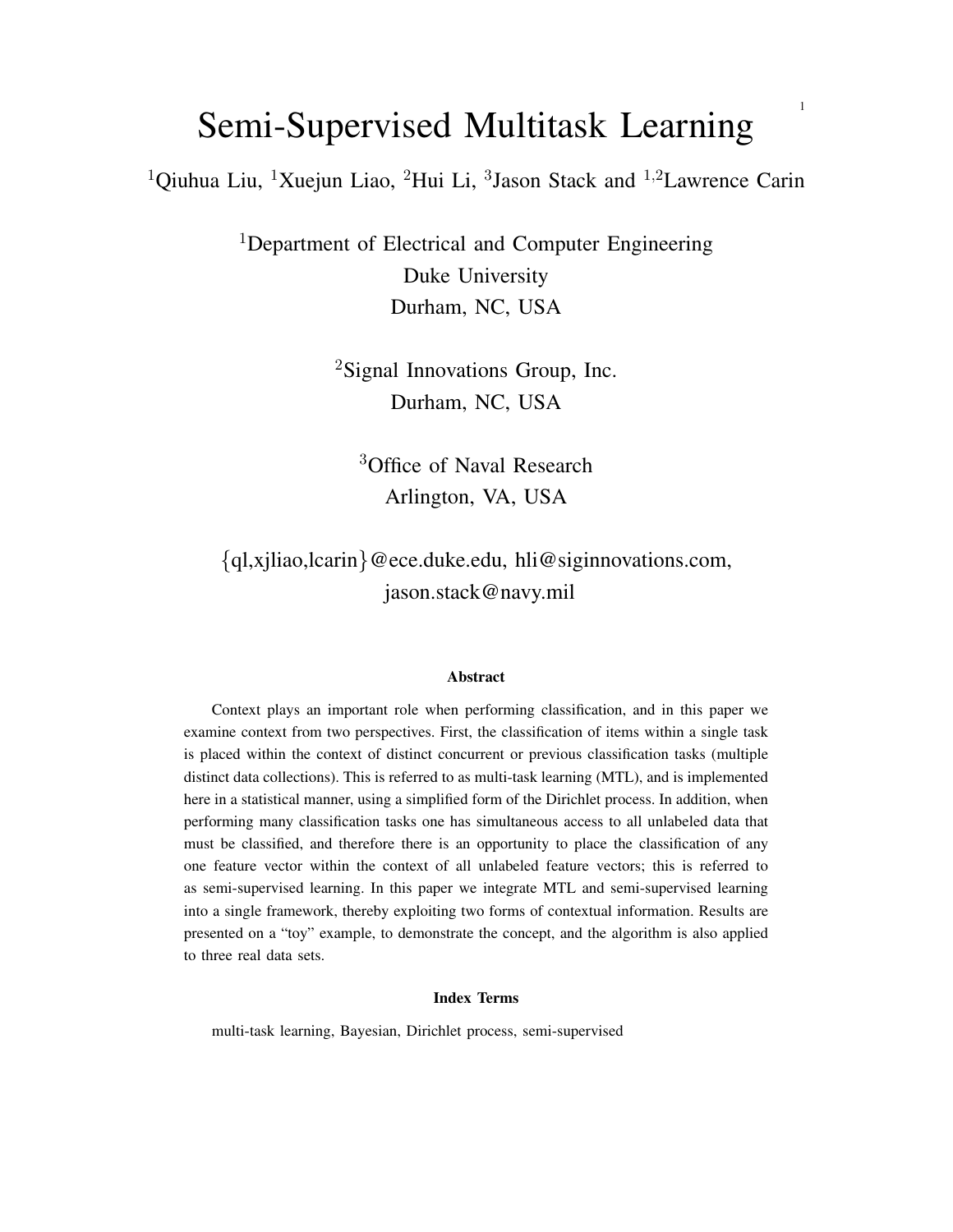### I. INTRODUCTION

When developing classification algorithms, one typically assumes access to a set of labeled data with which one may train a classifier. The set  $\{x_i, y_i\}_{i=1:n_L}$  constitutes the labeled data, where  $x_i$  represents the *i*th feature vector and  $y_i$  the associated (integer) label;  $n<sub>L</sub>$  defines the number of available labeled data. The goal is to train a classifier to estimate a label  $y$  for a new unlabeled sample  $x$  under test. In many classification scenarios one measures all of the data of interest at once, where  $\{x_i\}_{i=n_L+1:n_L+n_U}$ denotes the  $n_U$  unlabeled data for which labels are to be estimated. For example, in airborne radar and electro-optic sensors, one may measure a large swath of terrain, and the unlabeled data  $\{x_i\}_{i=n_L+1:n_L+n_U}$  may be defined simultaneously for this entire terrain. Consequently, it is possible to place the classification of any one sample in  ${x_i}_{i=n_L+1:n_L+n_U}$  within the context of all such data.

In many previous classification studies it has been assumed that one has a sufficient set of labeled data  $\{x_i, y_i\}_{i=1:n_L}$  with which to build a classifier. However, in practice  $n<sub>L</sub>$  may often be small and there is danger that one may over-train the classifier, and hence not generalize well to the unlabeled data  $\{x_i\}_{i=n_L+1:n_L+n_U}$  (*i.e.*,  $n_L <<$  $n_U$ ). To mitigate this challenge, one may note that typically one may have performed many previous classification "tasks" in the past, or multiple classification tasks may be performed simultaneously (*e.g.*, in the context of airborne sensing, data may be collected simultaneously at different specific regions within an overall region of interest). If we have M such data sets, denoted  $\{\mathcal{D}_m\}_{m=1:M}$ , there is the potential to share data (labeled and unlabeled) between the  $M$  classification tasks, and therefore improve the classification performance relative to building a classifier only based on task-specific data. However, not all of the  $M$  tasks may be related to one another, and therefore the technical challenge involves inferring the inter-relationships between the multiple data sets, such that the sharing of data across multiple tasks is performed appropriately. If this can be achieved, we may realize a second form of context: placing a given sensing task within the context of all previous or concurrent sensing tasks.

Algorithm training based only on labeled data is referred to as supervised learning,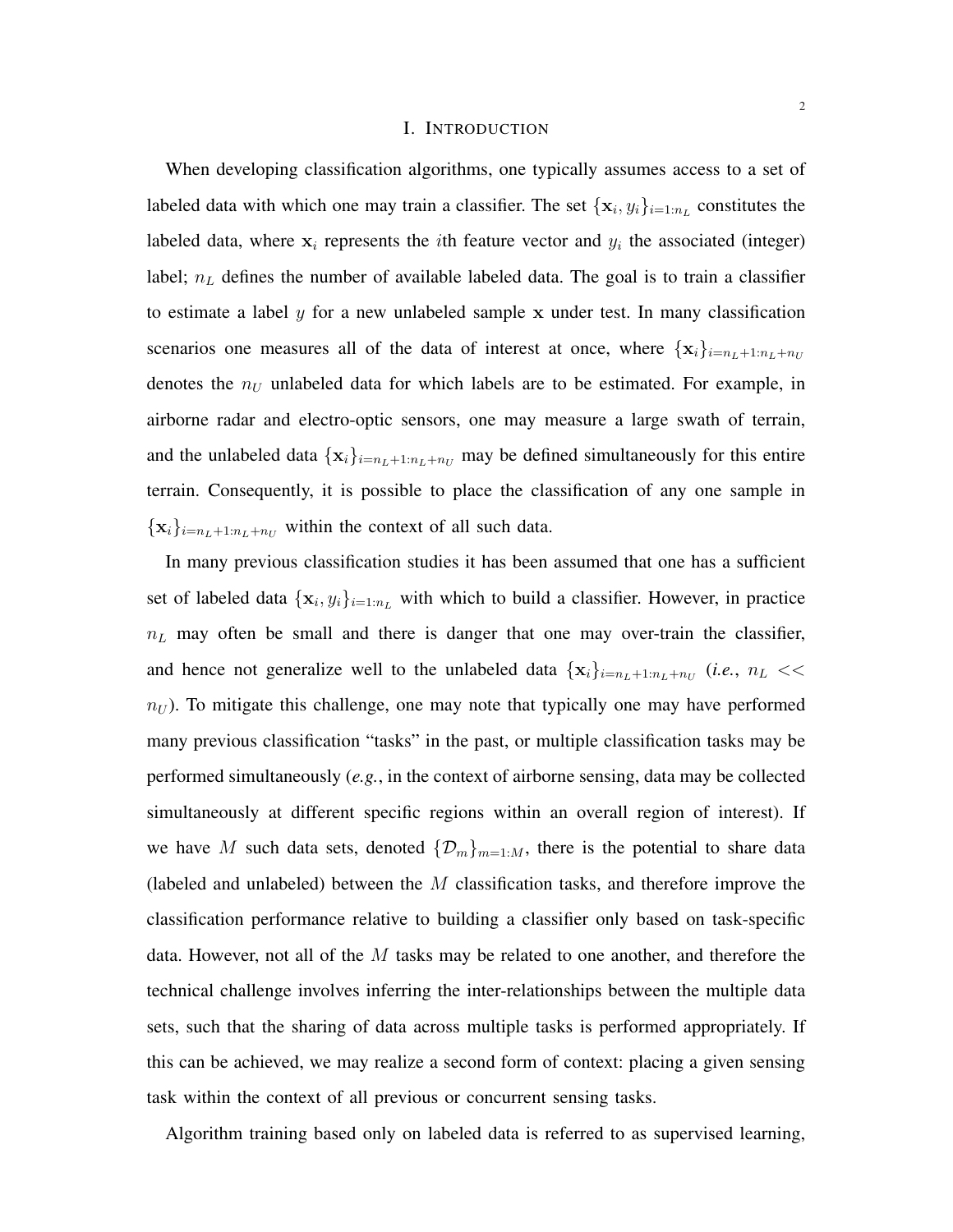while learning based only on unlabeled data is termed unsupervised learning. The concept of integrating all available data, labeled and unlabeled, when training a classifier is typically referred to as semi-supervised learning. Semi-supervised learning will be applied here to realize the first class of context discussed above, provided by all of the unlabeled data. The second form of context, manifested by the appropriate sharing of data from M data sets  $\{\mathcal{D}_m\}_{m=1:M}$ , will be implemented via multi-task learning. As summarized below, semi-supervised and multi-task learning have been investigated separately, and this paper represents their integration, with example results presented for realistic sensing challenges. The algorithm presented here is similar to that discussed in [1] with the difference being that here we consider non-linear classifiers where in [1] only linear classifiers were considered.

Semi-supervised learning has been an area of significant recent interest in the machinelearning community [2], [3], [4], [5], [6], [7], [8], [9]. To date, there have been several semi-supervised methods developed. The generative-model method, an early semisupervised method, estimates the joint probability of data and labels via expectationmaximization (EM), treating the missing labels of unlabeled data as hidden variables; this method was studied in statistics for mixture estimation [10] and has been reformulated for semi-supervised classification [9]. The semi-supervised support vector machine (SVM) [6] represents a more recent method, which maximizes the margin between classes, taking into account both labeled and unlabeled data. Graph-based methods [5], [4], [8], [3], the main focus of current research in semi-supervised learning, exploit the assumption that strongly connected data points (in feature space) should share the same label, and utilizes spectral graph theory to quantify the between-data connectivity. For a more complete review of the literature, see [2].

Most graph-based algorithms operate in a transductive fashion, *i.e.*, they directly learn the labels of the unlabeled data, instead of learning a classifier first and then using the classifier to infer the unseen labels (inductive learning). Transductive algorithms lack a principled means of predicting the labels of data out of the training set. The work in [3] addresses this problem by constructing a graph-based prior distribution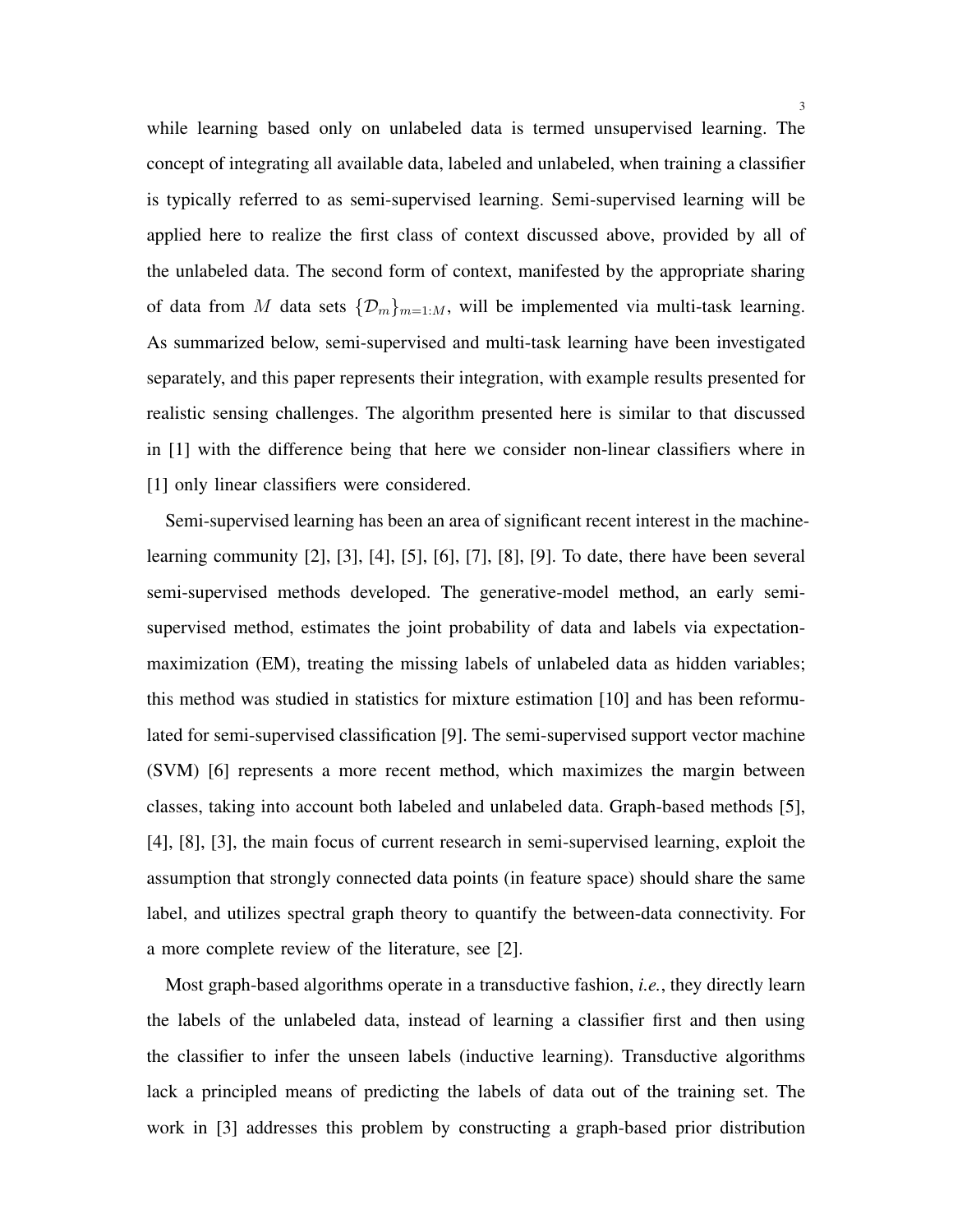on the parameters of a classifier and learns the classifier by maximizing the posterior (MAP estimation); the prior utilizes both labeled and unlabeled data, thus enforcing semi-supervised learning. Several drawbacks are inherent in the algorithm in [3]. For example, the hyper-parameter balancing the importance of the prior relative to the data likelihood needs to be learned. In this paper we develop a non-transductive semisupervised algorithm, exploiting graph theory, with the final algorithm appropriate for integration within a multi-task-learning construct. Importantly, our semi-supervised algorithm is implemented without an explicit prior; this is important, because it allows a prior on the model parameters to be reserved for the multi-task component of the model.

Multi-task learning has been the focus of much recent interest in the machine learning community. Typical approaches to information transfer among tasks include: sharing hidden nodes in neural networks [11], [12], [13]; placing a common prior in hierarchical Bayesian models [14], [15], [16], [17]; sharing parameters of Gaussian processes [18]; learning the optimal distance metric for K-Nearest Neighbors [19]; sharing a common structure on the predictor space [20]; and structured regularization in kernel methods [21], among others.

In statistics, the problem of combining information from similar but independent experiments has been studied in meta-analysis [22]. The objective of multi-task learning is different from that of meta analysis, since the objective of the latter is to combine data from different sources within a single model. Despite the difference in objectives, many of the techniques employed in the statistical literature on meta-analysis can be applied to multi-task learning as well.

Hierarchical Bayesian modeling is one of the most important methods for meta analysis [23], [24], [25], [26], [27]. Hierarchical Bayesian models provide the flexibility to model both the individuality of tasks (experiments), and the correlations between tasks. Usually the bottom layer of the hierarchy is individual models with task-specific parameters. On the layer above, tasks are connected together via a *common* prior placed on those parameters. In a nonparametric hierarchical Bayesian model, the common prior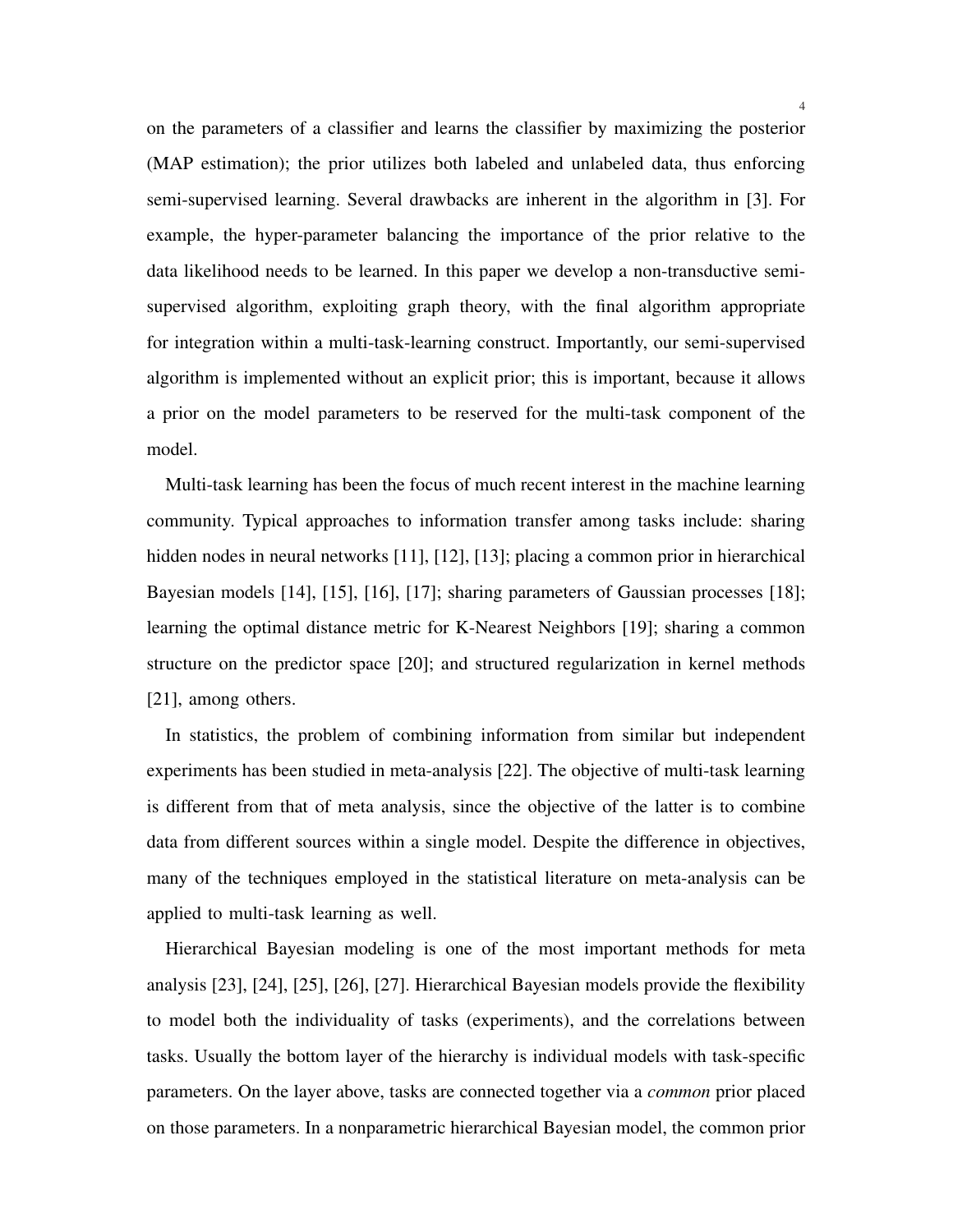is often drawn from the Dirichlet process (DP). The advantage of applying the DP prior to hierarchical models has been addressed in the statistics literature; see for example [28], [27] and [26]. Research on the Dirichlet process model goes back to 1973 and Ferguson [29], who proved that there is positive (non-zero) probability that some sample function of the DP will be as close as desired to any probability function defined on the same support set. Therefore, the DP is rich enough to model the parameters of individual tasks with arbitrarily high complexity, and flexible enough to fit them well without any assumption about the functional form of the prior distribution. The DP has been employed successfully in a recent MTL application [30].

In this paper we seek to integrate semi-supervised learning and multi-task learning. As discussed in detail below, rather than directly employing a DP prior within the MTL component, which often yields relatively complex inference (learning), we alternatively employ a simpler prior that is based on and motivated by the DP; this yields a relatively simple expectation-maximization (EM) learning procedure. The proposed MTL framework is particularly well matched to the semi-supervised setting of interest, and it also yields fast inference.

The remainder of the paper is organized as follows. In Section II we introduce our semi-supervised learning algorithm, followed in Section III by the associated MTL framework. The concepts provided here are demonstrated on several data sets in Section IV. Conclusions and suggestions for future research are discussed in Section V.

#### II. PARAMETERIZED NEIGHBORHOOD-BASED CLASSIFICATION

## *A. Neighborhood Formed by Random Walk*

We begin by assuming access to data from a single classification task, with most of these data unlabeled, and a relatively small fraction labeled. Let  $G = (\mathcal{X}, \mathbf{W})$  be a weighted graph in which  $\mathcal{X} = {\mathbf{x}_1, \mathbf{x}_2, \dots, \mathbf{x}_n}$  is a set of vertices that coincide with the data points (feature vectors) in a data manifold, and  $\mathbf{W} = [w_{ij}]_{n \times n}$  is the affinity matrix with the  $(i, j)$ -th element  $w_{ij}$  indicating the immediate affinity between data points  $x_i$  and  $x_j$  as measured by some non-negative similarity metric. The number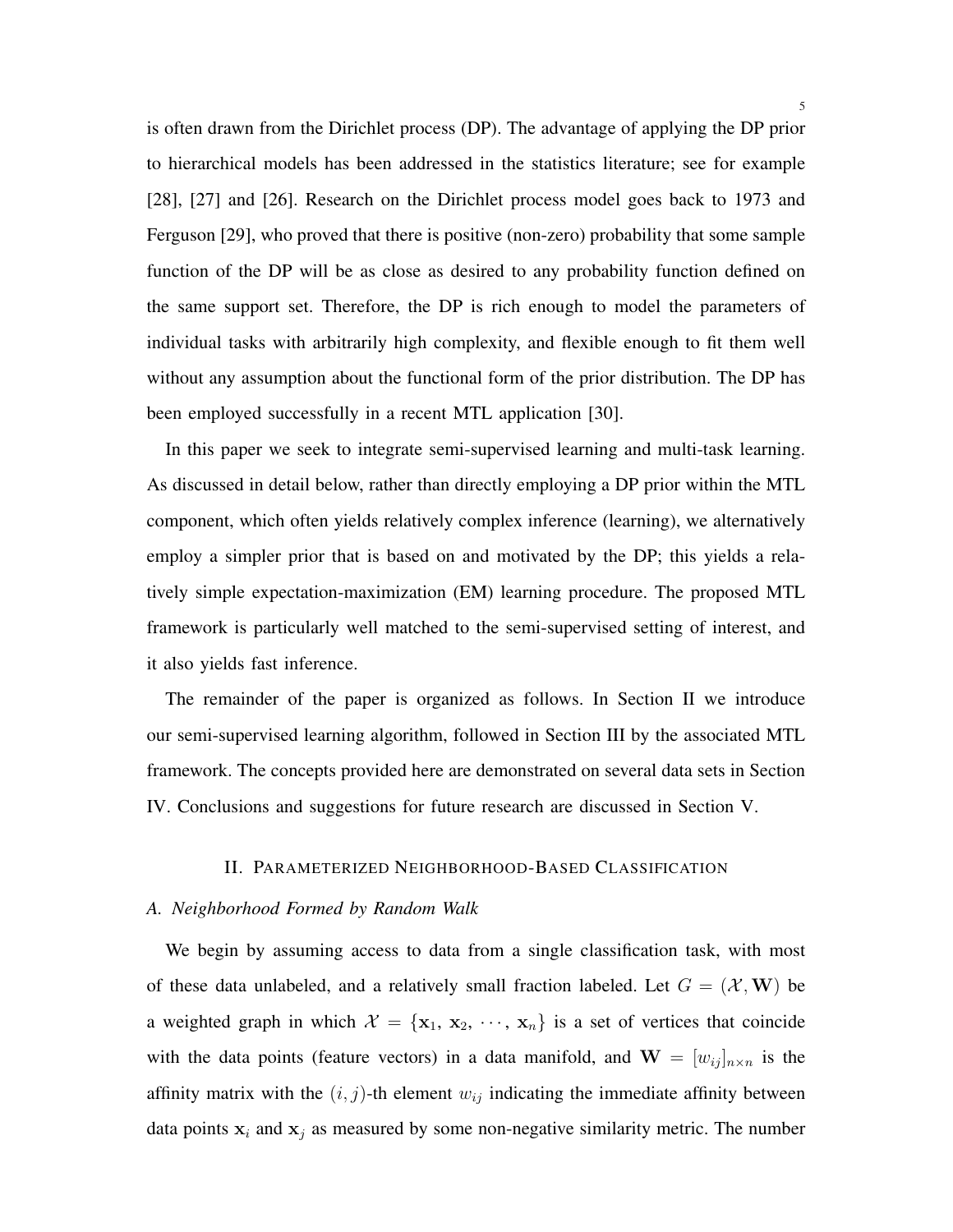of data points  $n$  corresponds to the integration of both labeled and unlabeled data (all available data are used to design the graph,  $n = n_L + n_U$ ). We are considering the semisupervised setting, where only a subset of  $\mathcal X$  are provided with class labels, leading to a partially labeled graph. We define

$$
w_{ij} = \exp[-||\mathbf{x}_i - \mathbf{x}_j||^2 / (2\sigma_i^2)]
$$
\n(1)

where  $|| \cdot ||$  is the Euclidean norm and  $\sigma_i > 0$ . One may consider alternative distance measures between the feature vectors, if desired. The variance  $\sigma_i^2$  is defined by the local properties of the manifold, where in the experiments considered in Section IV  $\sigma_i$ is set as one-third the distance between  $x_i$  and its nearest neighbor in feature space (this choice is predicated by the goal of making probable the "walking" to at least one neighboring feature vector, so that any particular feature vector doesn't become an isolated "island"; the results do not vary substantially if  $\sigma_i$  is defined as, say, one-half this distance, or any comparable value).

A Markov random walk on graph  $G = (\mathcal{X}, \mathbf{W})$  is characterized by a matrix of one-step transition probabilities  $\mathbf{A} = [a_{ij}]_{n \times n}$ , where

$$
a_{ij} = \frac{w_{ij}}{\sum_{k=1}^{n} w_{ik}}\tag{2}
$$

is the probability walking from  $x_i$  to  $x_j$  by taking a single step. Let  $B = [b_{ij}^{(t)}]_{n \times n} = A^t$ . Then  $b_{ij}^{(t)}$  represents the probability walking from  $x_i$  to  $x_j$  in t steps; in practice, one desires to select  $t$  such that the "neighborhood" in feature space associated with a given feature vector is well sampled, with this discussed further when presenting example results in Section IV.

## *B. Parameterized Neighborhood-Based Classifiers (PNBC)*

Data point  $x_j$  is said to be within a *t*-step neighbor of  $x_i$  if  $b_{ij}^{(t)} > \epsilon$ , for a prescribed  $\epsilon > 0$ . The *t*-step neighborhood of  $x_i$ , denoted as  $\mathcal{N}_{t,\epsilon}(x_i)$ , is defined by all *t*-step neighbors of  $x_i$  along with the associated t-step transition probabilities, i.e.,  $\mathcal{N}_{t,\epsilon}(x_i)$  =  $\{(\mathbf{x}_j, b_{ij}^{(t)}) : b_{ij}^{(t)} > \epsilon, \mathbf{x}_j \in \mathcal{X}\}.$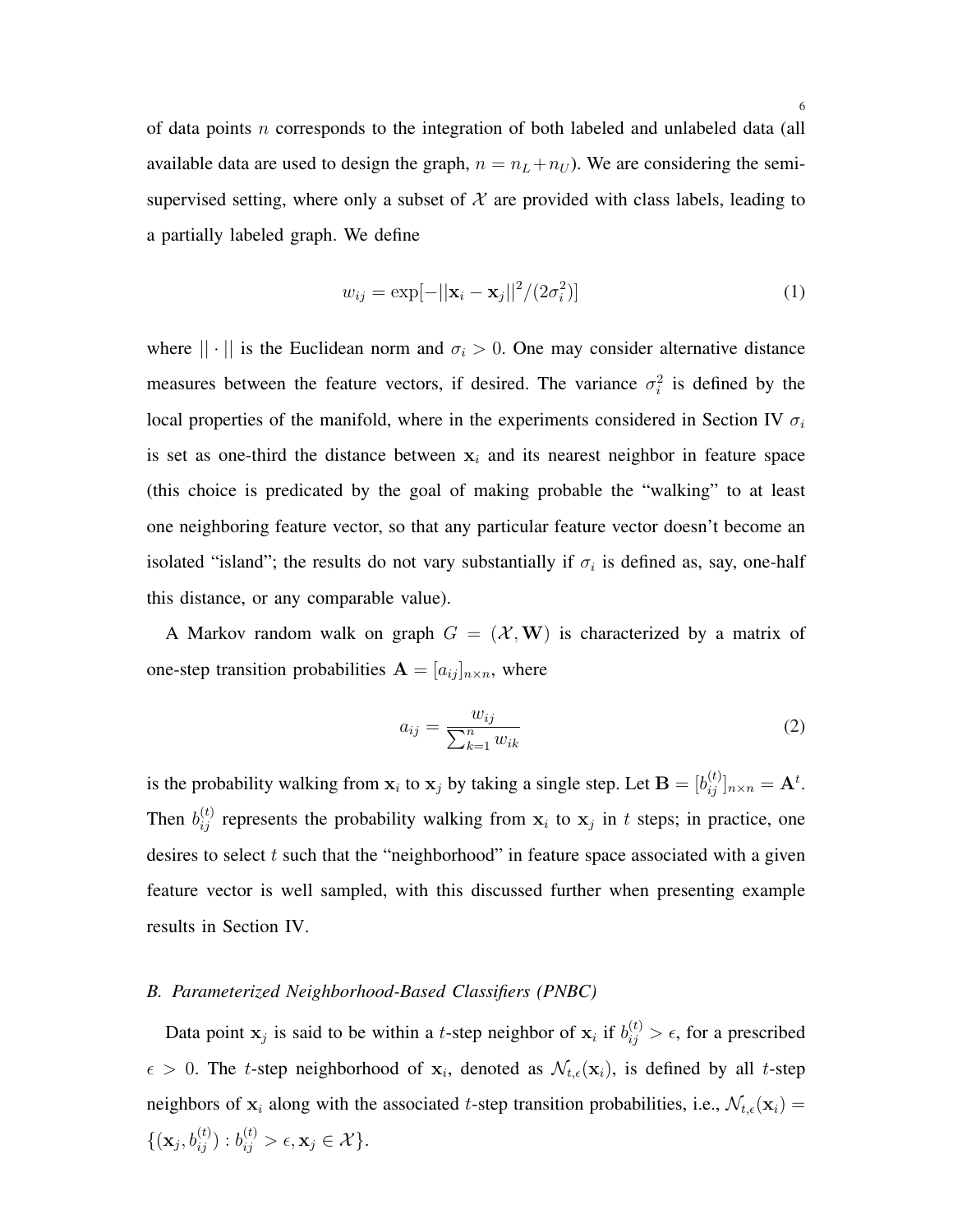Let  $p^*(y_i|\mathbf{x}_i,\theta)$  be a base classifier parameterized by  $\theta$ , which gives the probability of class label  $y_i$  of data point  $x_i$ , given  $x_i$  alone. The base classifier can be implemented by any parameterized probabilistic classifier. For binary classification with  $y \in \{-1, 1\}$ , the base classifier can be chosen as a logistic regression

$$
p^*(y_i = 1 | \mathbf{x}_i, \boldsymbol{\theta}) = \frac{1}{1 + \exp[-g(\mathbf{x}_i, \boldsymbol{\theta})]}
$$
(3)

with

$$
g(\mathbf{x}_i, \boldsymbol{\theta}) = \theta_0 + \sum_{d=1}^D \theta_d \phi_d(\mathbf{x}_i)
$$
\n(4)

where  $\phi_d(\mathbf{x})$  is in general a nonlinear basis function in the space inhabited by x, for  $d = 1, \dots, D$ . While there are many ways of constructing basis functions, we here consider basis functions of the form  $\phi_d(\mathbf{x}) = K(\mathbf{x}, \mathbf{c}_d), d = 1, 2, \cdots D$ , where K is a symmetric positive definite kernel function<sup>1</sup>. However, our use of the kernel function is different from that in support vector machines (SVM) [31]. In SVMs,  $K(\mathbf{x}_i, \mathbf{x}_j)$ represents the inner product of  $x_i$  and  $x_j$  in an implicitly transformed feature space; in the construction given above, the basis functions  $\{\phi_d(\mathbf{x}) = K(\mathbf{x}, \mathbf{c}_d) : d = 1, 2, \cdots, D\}$ represent a set of transformed features explicitly constructed from  $K$ . A basis function of the form  $\phi_d(\mathbf{x}) = K(\mathbf{x}, \mathbf{c}_d)$  implements a local decision boundary positioned at  $\mathbf{c}_d$ in the space of  $x$ . The global decision boundary in the entire space of  $x$  is determined by the function in (4), which is formed by combining all local decisions through the parameters  $\theta$ . The set of position vectors  $\{c_d\}_{d=1:D}$  play an important role in forming a good global decision and we discuss how to define them in Section II-C. Note that the form of (4) has been previously employed in a number of kernel-based machines including the relevance vector machine [32].

Let  $p(y_i | \mathcal{N}_t(\mathbf{x}_i), \boldsymbol{\theta})$  denote a *parameterized neighborhood-based classifier (PNBC)*, representing the probability of class label  $y_i$  for  $x_i$ , given the neighborhood of  $x_i$ . The

<sup>&</sup>lt;sup>1</sup>For the purpose of constructing basis functions, one does not require the kernel to be symmetric positive definite, although the kernels we have used in our experiments all satisfy this property.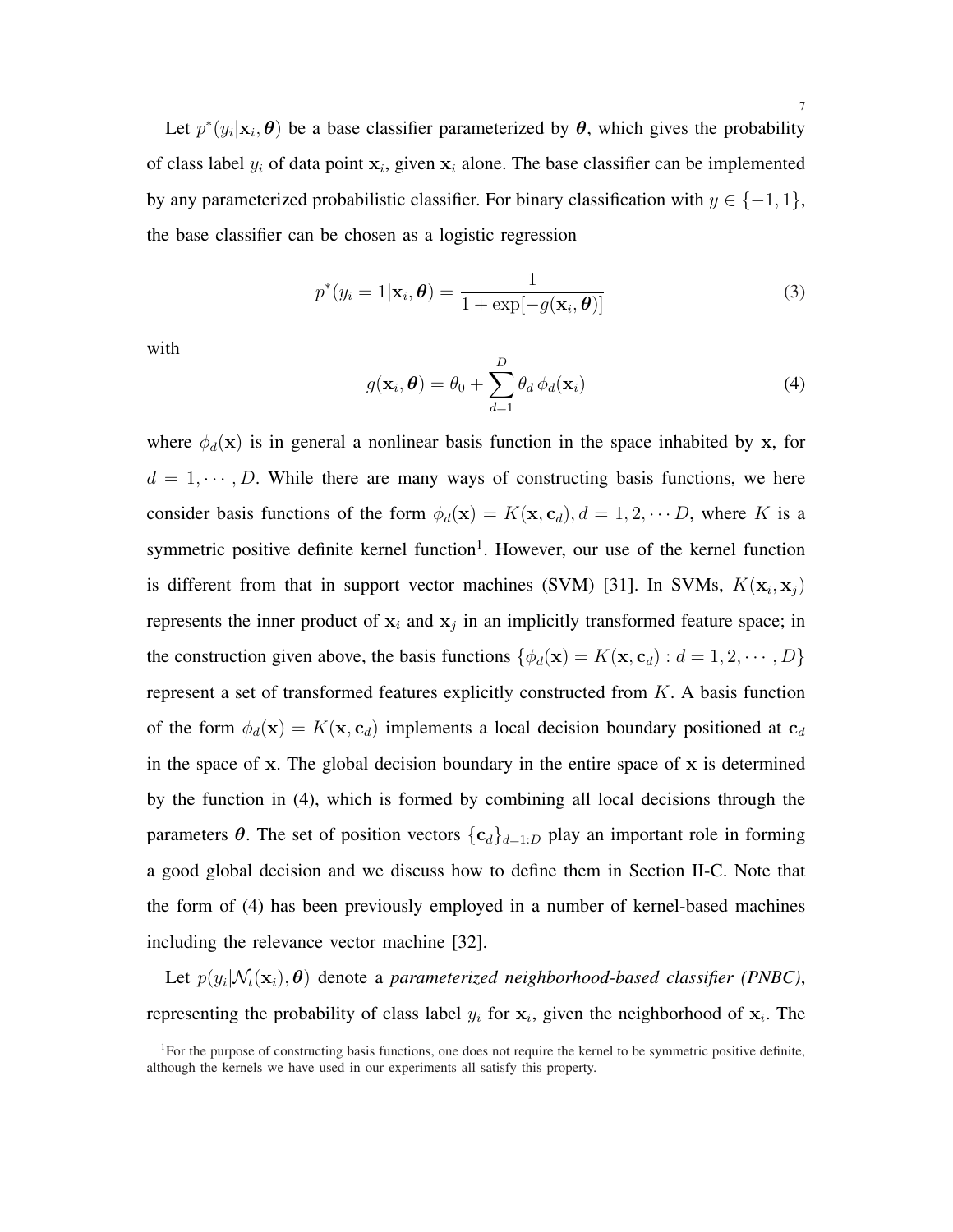PNBC is defined as a mixture

$$
p(y_i|\mathcal{N}_t(\mathbf{x}_i), \boldsymbol{\theta}) = \sum_{j=1}^n b_{ij}^{(t)} p^*(y_i|\mathbf{x}_j, \boldsymbol{\theta})
$$
\n(5)

where the j-th component is the base classifier applied to  $(\mathbf{x}_j, y_i)$  and the associated mixing proportion is defined by the *t*-step transition probability from  $x_i$  to  $x_j$ . Note that for simplicity in (5) we sum over all n labeled and unlabeled samples, but only those  $x_j$  in the neighborhood of  $x_i$ , defined by associated non-negligible  $b_{ij}^{(t)}$ , contribute significantly to the sum (implying that we set  $\epsilon = 0$  in the aforementioned neighborhoods  $\mathcal{N}_{t,\epsilon}(\mathbf{x}_i)$ ).

The utility of unlabeled data in (5) is conspicuous — in order for  $x_i$  to be labeled  $y_i$ , each neighbor  $x_j$  must be labeled consistently with  $y_i$ , with the "neighborhood" defined through the  $b_{ij}^{(t)}$ ; in such a manner,  $y_i$  implicitly propagates over the neighborhood of  $x_i$ . By taking neighborhoods into account, it is possible to obtain an accurate estimate of  $\theta$ , based on a small amount of labeled data. The over-fitting problem associated with limited labeled data is ameliorated in the PNBC formulation, through enforcing consistent labeling over each neighborhood.

Let  $\mathcal{L} \subseteq \{1, 2, \dots, n\}$  denote the index set of labeled data in X. Assuming the labels are conditionally independent, we write the likelihood function

$$
p(\lbrace y_i, i \in \mathcal{L} \rbrace | \lbrace \mathcal{N}_t(\mathbf{x}_i) : i \in \mathcal{L} \rbrace, \boldsymbol{\theta})
$$
  
= 
$$
\prod_{i \in \mathcal{L}} p(y_i | \mathcal{N}_t(\mathbf{x}_i), \boldsymbol{\theta}) = \prod_{i \in \mathcal{L}} \sum_{j=1}^{n} b_{ij}^{(t)} p^*(y_i | \mathbf{x}_j, \boldsymbol{\theta})
$$
 (6)

Rather than developing a learning framework for (6) here, in Section III we consider semi-supervised learning within a multi-task setting, wherein the learning of model parameters  $\theta$  is performed within the context of multiple data sets (tasks). However, this semi-supervised classifier, in a single-task setting, has been demonstrated to be a very effective algorithm in its own right, with the interested reader referred to [33].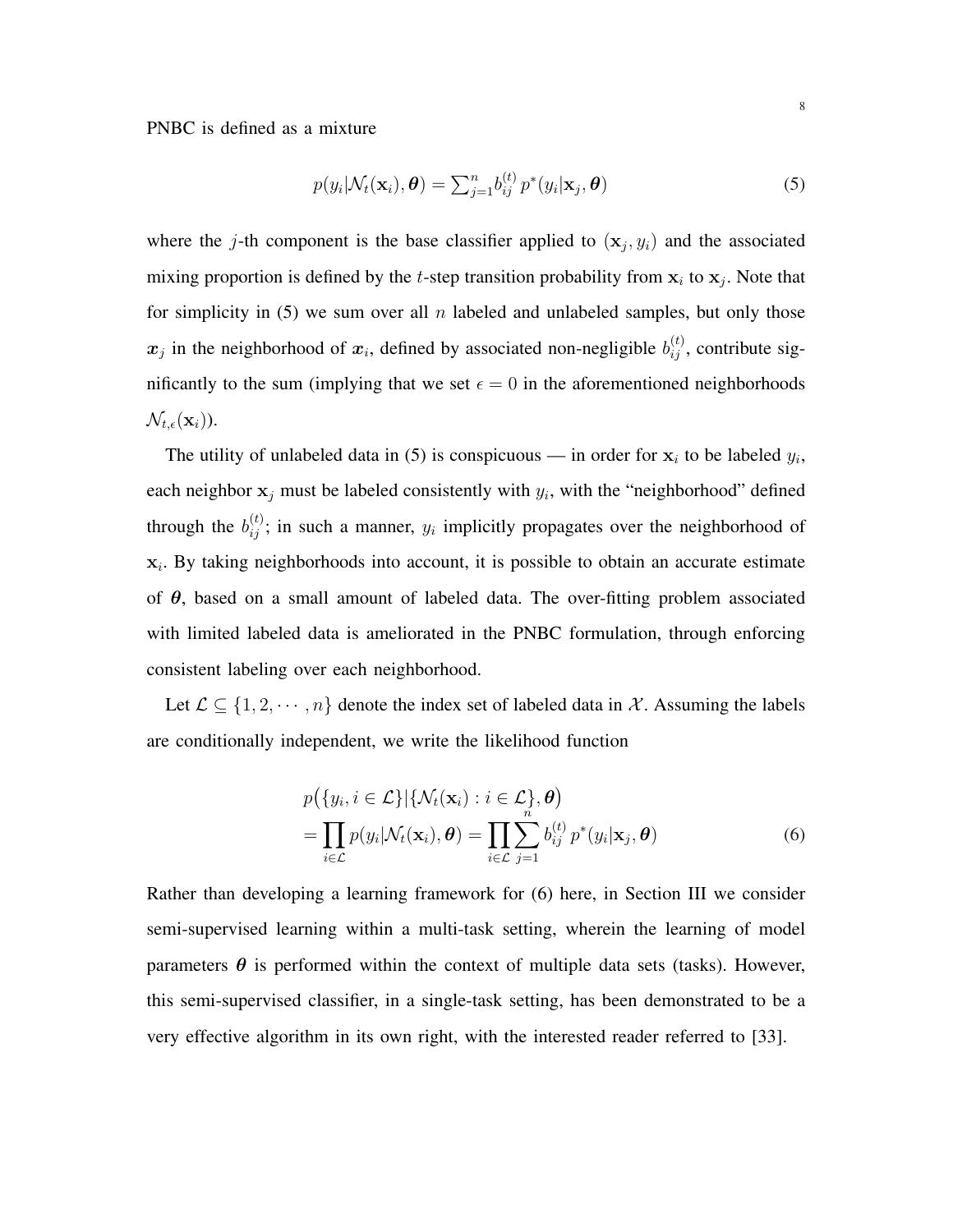In the discussion in Section II-B we considered basis function of the form  $\phi_d(\mathbf{x}) =$  $K(\mathbf{x}, \mathbf{c}_d)$ , for  $d = 1, 2, ..., D$ , where K is a kernel function and  $\mathbf{c}_d$  is the position vector of the  $d$ -th basis function. There are several techniques one may use to determine  ${c_d}_{d=1:D}$ . For example, one may determine these representative feature vectors via Kmeans or vector quantization [34]. Alternatively, we employ the information-theoretic construct developed in [35]. The method discussed in [35] employs the Fisher information matrix, and sequentially selects most-informative  $c_d$  for use as basis functions within the kernel, and the algorithm provides a principled method for selecting the position vectors (defined when the information afforded by additional basis functions is below a prescribed threshold). In the multi-task setting discussed below, the  $\{c_d\}_{d=1:D}$ are shared across all tasks, and therefore these basis functions are determined based on all task-dependent data. In practice we have found that the selection of  ${c_d}_{d=1:D}$ is not particularly critical to algorithm success, as long as a reasonable approach is employed for their selection. For example, the results presented in Section IV were also computed by determining  ${c_d}_{d=1:D}$  using K-means [34] for "large enough" K, and the algorithm performance was comparable to that realized when  ${c_d}_{d=1:D}$  were computed as in [35].

Through use of basis functions of the form  $\phi_d(\mathbf{x}) = K(\mathbf{x}, \mathbf{c}_d)$ , we may realize a nonlinear classifier. Alternatively, we may place the weights  $\theta$  directly on the components of the feature vector x, yielding a linear (hyper-plane) classifier. The advantage of this approach is that there is no need to estimate the set  $\{c_d\}_{d=1:D}$ , and therefore this is useful if a linear (semi-supervised) classifier is sufficient.

### III. SEMI-SUPERVISED MULTITASK LEARNING

#### *A. The sharing prior*

Assume we are given  $M$  tasks, defined by  $M$  partially labeled data sets

$$
\mathcal{D}_m = \{ \mathbf{x}_i^m : i = 1, 2, \cdots, n_m \} \cup \{ y_i^m : i \in \mathcal{L}_m \}
$$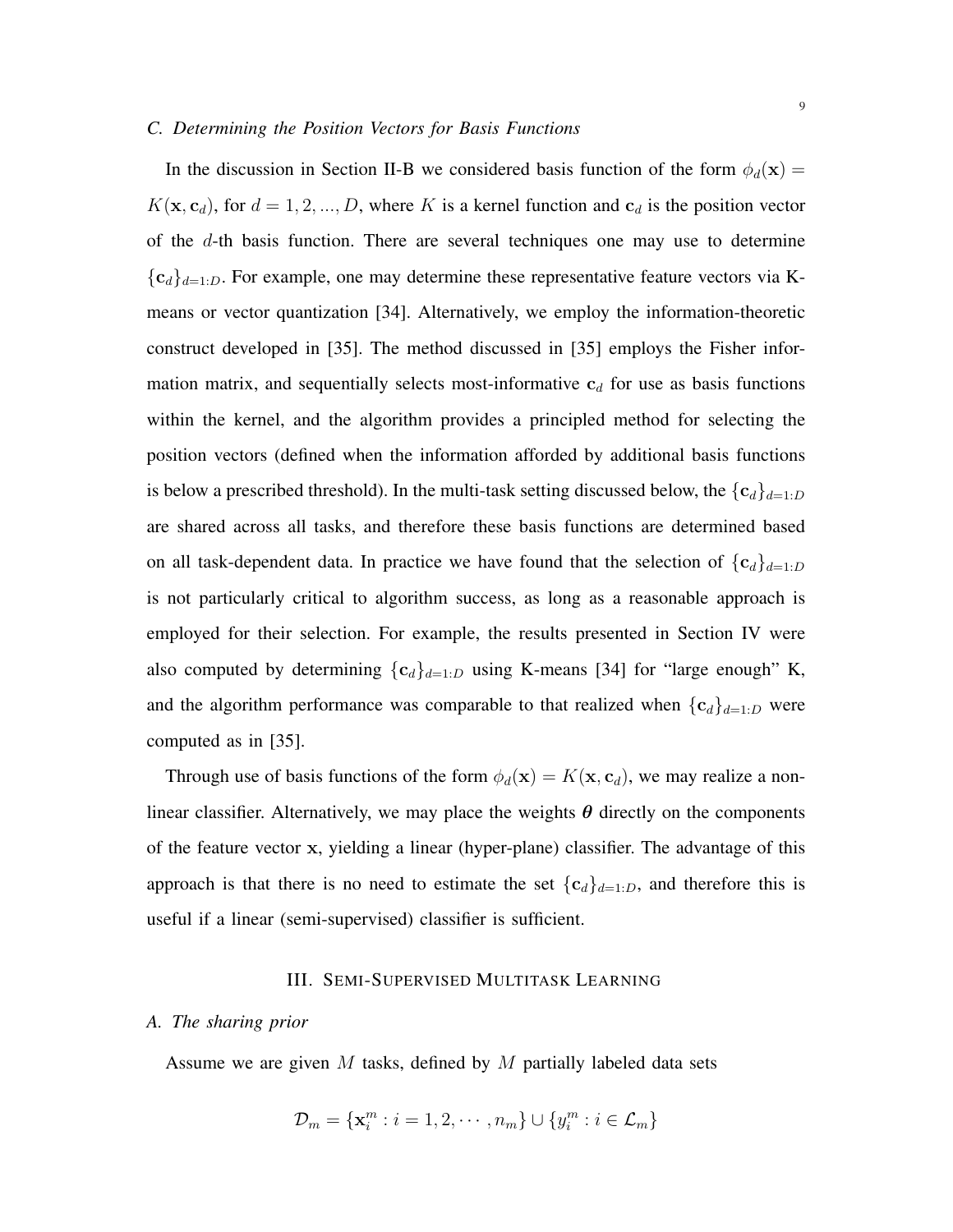for  $m = 1, \dots, M$ , where  $y_i^m$  is the class label of  $x_i^m$  and  $\mathcal{L}_m \subset \{1, 2, \dots, n_m\}$  is the index set of labeled data in task m.

We consider M PNBC classifiers, parameterized by  $\theta_m$ ,  $m = 1, \dots, M$ , with  $\theta_m$ responsible for task m. The M classifiers are not independent but coupled by a prior joint distribution

$$
p(\boldsymbol{\theta}_1, \cdots, \boldsymbol{\theta}_M) = \prod_{m=1}^M p(\boldsymbol{\theta}_m | \boldsymbol{\theta}_1, \cdots, \boldsymbol{\theta}_{m-1})
$$
(7)

with

$$
p(\boldsymbol{\theta}_m|\boldsymbol{\theta}_1,\cdots,\boldsymbol{\theta}_{m-1})=\frac{1}{\alpha+m-1}\left[\alpha p(\boldsymbol{\theta}_m|\boldsymbol{\Upsilon})+\sum_{l=1}^{m-1}N(\boldsymbol{\theta}_m;\boldsymbol{\theta}_l,\eta_{ml}^2\mathbf{I})\right]
$$
(8)

where  $\alpha > 0$ ,  $p(\theta_m | \Upsilon)$  is a base distribution parameterized by  $\Upsilon$ ,  $N(\cdot ; \theta_l, \eta_m^2 \mathbf{I})$  is a normal distribution with mean  $\theta_l$  and covariance matrix  $\eta_{ml}^2 \mathbf{I}$ .

Each normal distribution represents the prior transferred from a previous task; it is the meta-knowledge indicating how the present task should be learned, based on the experience with a previous task. It is through these normal distributions that information sharing between tasks is enforced. Taking into account the data likelihood, unrelated tasks cannot share since they have dissimilar solutions and forcing them to share the same solution will decrease their respective likelihood; whereas, related tasks have close solutions and sharing information help them to find their solutions and improve their data likelihoods.

The base distribution represents the baseline prior, which is exclusively used when there are no previous tasks available, as is seen from (8) by setting  $m = 1$ . When there are  $m-1$  previous tasks, one uses the baseline prior with probability  $\frac{\alpha}{\alpha+m-1}$ , and uses the prior transferred from each previous task with probability  $\frac{1}{\alpha+m-1}$ . The  $\alpha$  balances the baseline prior and the priors imposed by previous tasks. The role of baseline prior decreases as  $m$  increases, which is in agreement with our intuition, since the information from previous tasks increase with  $m$ .

The formulation in (8) is suggestive of the Polya urn representation of a Dirichlet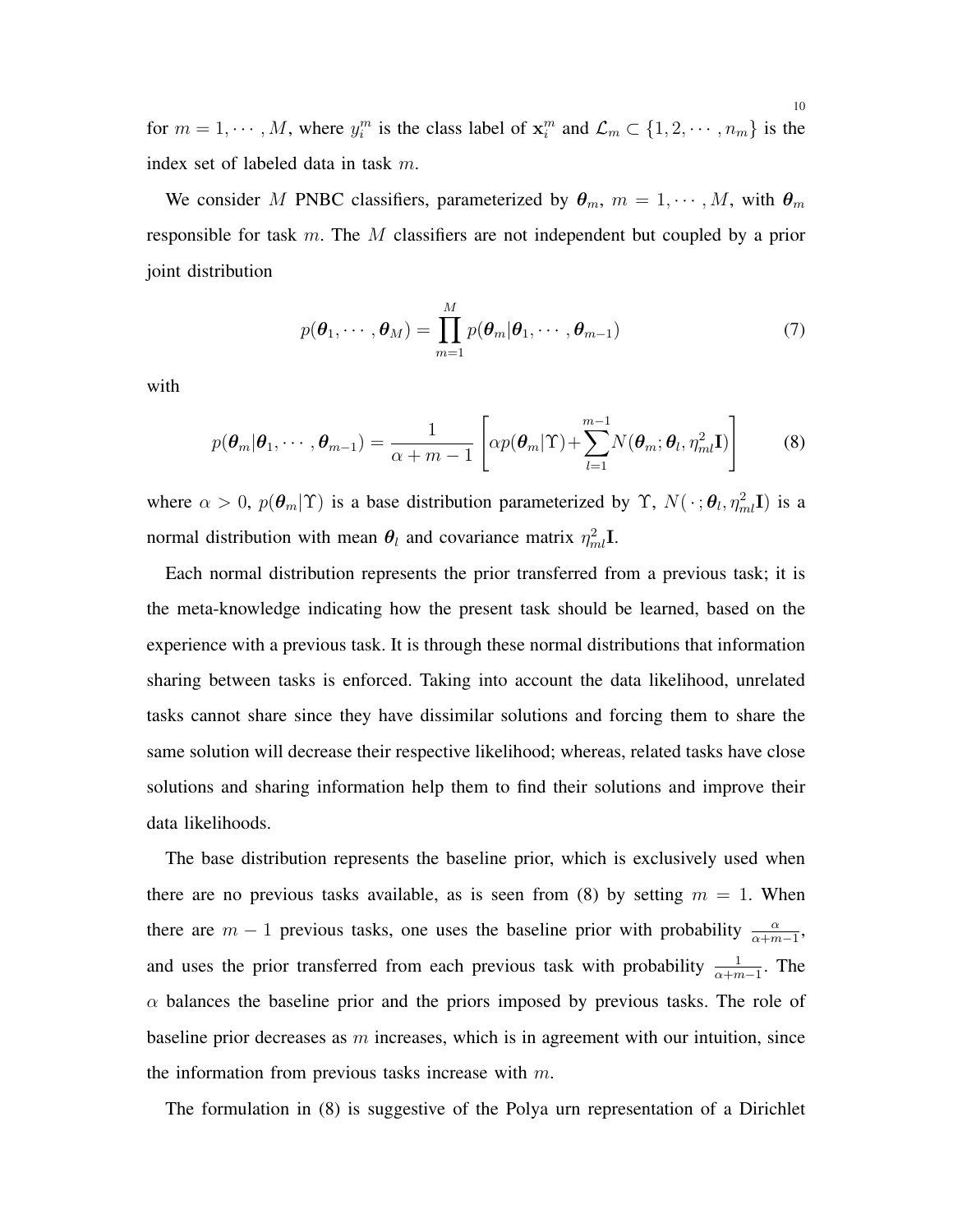process (DP) [36]. The difference here is that we have used a normal distribution to replace Dirac delta in Dirichlet processes. Since  $N(\theta_m|\theta_l, \eta^2_{ml} \mathbf{I})$  approaches Dirac delta  $\delta(\theta_m - \theta_l)$  as  $\eta_{ml}^2 \to 0$ , we recover the Dirichlet process in the limit case when  $\eta_{ml}^2 \rightarrow 0$ . We note that the prior (8) is independent of the task ordering, although in the maximum-likelihood inference discussed below there is an order dependence; however, for the examples considered we have not found the order to affect the results significantly.

The motivation behind the formulation in (8) is twofold. First, a normal distribution can be regarded as a soft version of the Dirac delta. While the Dirac delta requires two tasks to have exactly the same  $\theta$  when sharing occurs, the soft delta only requires sharing tasks to have similar  $\theta$ 's. The soft sharing could be more consistent with the situation in practical applications. Second, the normal distribution is analytically more appealing than the Dirac delta and allows simple maximum *a posterior* (MAP) solutions. This is an attractive property considering that most classifiers do not have conjugate priors for their parameters and Bayesian learning cannot be performed exactly.

Assuming that, given  $\{\theta_1, \dots, \theta_M\}$ , the class labels of different tasks are conditionally independent, the joint likelihood function over all tasks can be written as

$$
p(\lbrace y_i^m, i \in \mathcal{L}_m \rbrace_{m=1}^M | \lbrace \mathcal{N}_t(\mathbf{x}_i^m) : i \in \mathcal{L}_m \rbrace_{m=1}^M, \lbrace \boldsymbol{\theta}_m \rbrace_{m=1}^M)
$$
  
= 
$$
\prod_{m=1}^M p(\lbrace y_i^m, i \in \mathcal{L}_m \rbrace | \lbrace \mathcal{N}_t(\mathbf{x}_i^m) : i \in \mathcal{L}_m \rbrace, \boldsymbol{\theta}_m)
$$
  
= 
$$
\prod_{m=1}^M \prod_{i \in \mathcal{L}_m} \sum_{j=1}^{n_m} b_{ij}^{(t_m)} p^*(y_i^m | \mathbf{x}_j^m, \boldsymbol{\theta}_m)
$$
 (9)

where the m-th term in the product is taken from  $(6)$ , with the superscript m indicating the task index  $(b_{ij}^{(t_m)}$  corresponds to the t-step random-walk probabilities for task m). Note that the neighborhoods are built for each task independently of other tasks, thus a random walk is always restricted to the same task (the one where the starting data point belongs) and can never traverse multiple tasks.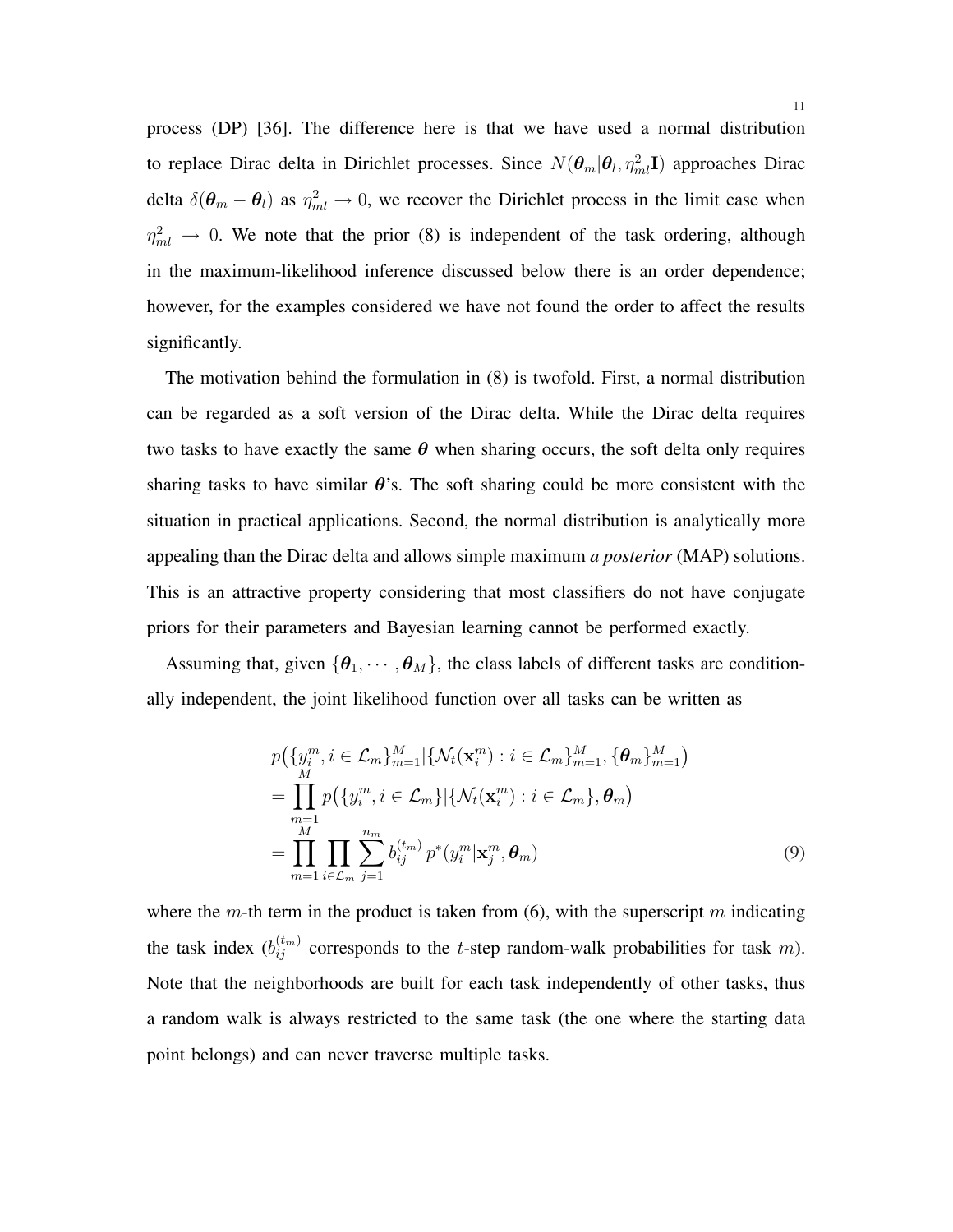From (7) and (9) the joint *posterior* of  $\{\boldsymbol{\theta}_1, \cdots, \boldsymbol{\theta}_M\}$  is

$$
p(\{\theta_m\}_{m=1}^M | \{y_i^m, i \in \mathcal{L}_m\}_{m=1}^M, \{\mathcal{N}_t(\mathbf{x}_i^m) : i \in \mathcal{L}_m\}_{m=1}^M) \propto \prod_{m=1}^M p(\theta_m | \theta_1, \cdots, \theta_{m-1}) \prod_{i \in \mathcal{L}_m} \sum_{j=1}^{n_m} b_{ij}^{(t_m)} p^*(y_i^m | \mathbf{x}_j^m, \theta_m)
$$
\n(10)

We seek the parameters  $\{\theta_1, \dots, \theta_M\}$  that maximize the posterior, which is equivalent to simultaneously maximizing the prior in (7) and the likelihood function in (9). As seen from (8), the prior tends to have similar  $\theta$ 's across tasks (similar  $\theta$ 's increase the prior); however sharing cannot happen between unrelated tasks, since each task requires a distinct  $\theta$  to make its likelihood large. As a result, to make the prior and the likelihood large at the same time, one must let related tasks have similar  $\theta$ 's. For a task that is dissimilar with all remaining tasks, sharing a  $\theta$  with any other task will undermine its data likelihood; in this case a distinct  $\theta$  must be assigned to this task to satisfy the MAP criterion. In general, a task will share  $\theta$  with each of the remaining ones with various strengths and the strength of sharing between any two tasks should be consistent with the degree of similarity between these two tasks. By examining the sharing strength between each pair of tasks and whether the sharing strength is consistent with the degree of similarity between the corresponding pair of tasks, one can assess the effectiveness of a multi-task learning algorithm. This examination will be performed in our experiments presented in Section IV.

## *B. Maximum A Posteriori (MAP) Estimation*

Substituting  $(8)$  into  $(10)$  and taking the logarithm of the result, we get the logposterior up to a constant translation that does not depend on  $\{\boldsymbol{\theta}_1, \cdots, \boldsymbol{\theta}_M\}$ 

$$
\ell(\boldsymbol{\theta}_1, \cdots, \boldsymbol{\theta}_M) = \sum_{m=1}^M \ln \left[ \alpha p(\boldsymbol{\theta}_m | \boldsymbol{\Upsilon}) + \sum_{l=1}^{m-1} N(\boldsymbol{\theta}_m; \boldsymbol{\theta}_l, \eta_{ml}^2 \mathbf{I}) \right] + \sum_{m=1}^M \sum_{i \in \mathcal{L}_m} \ln \sum_{j=1}^{n_m} b_{ij}^{(t_m)} p^*(y_i^m | \mathbf{x}_j^m, \boldsymbol{\theta}_m)
$$
(11)

We employ expectation maximization (EM) to perform maximum a posteriori esti-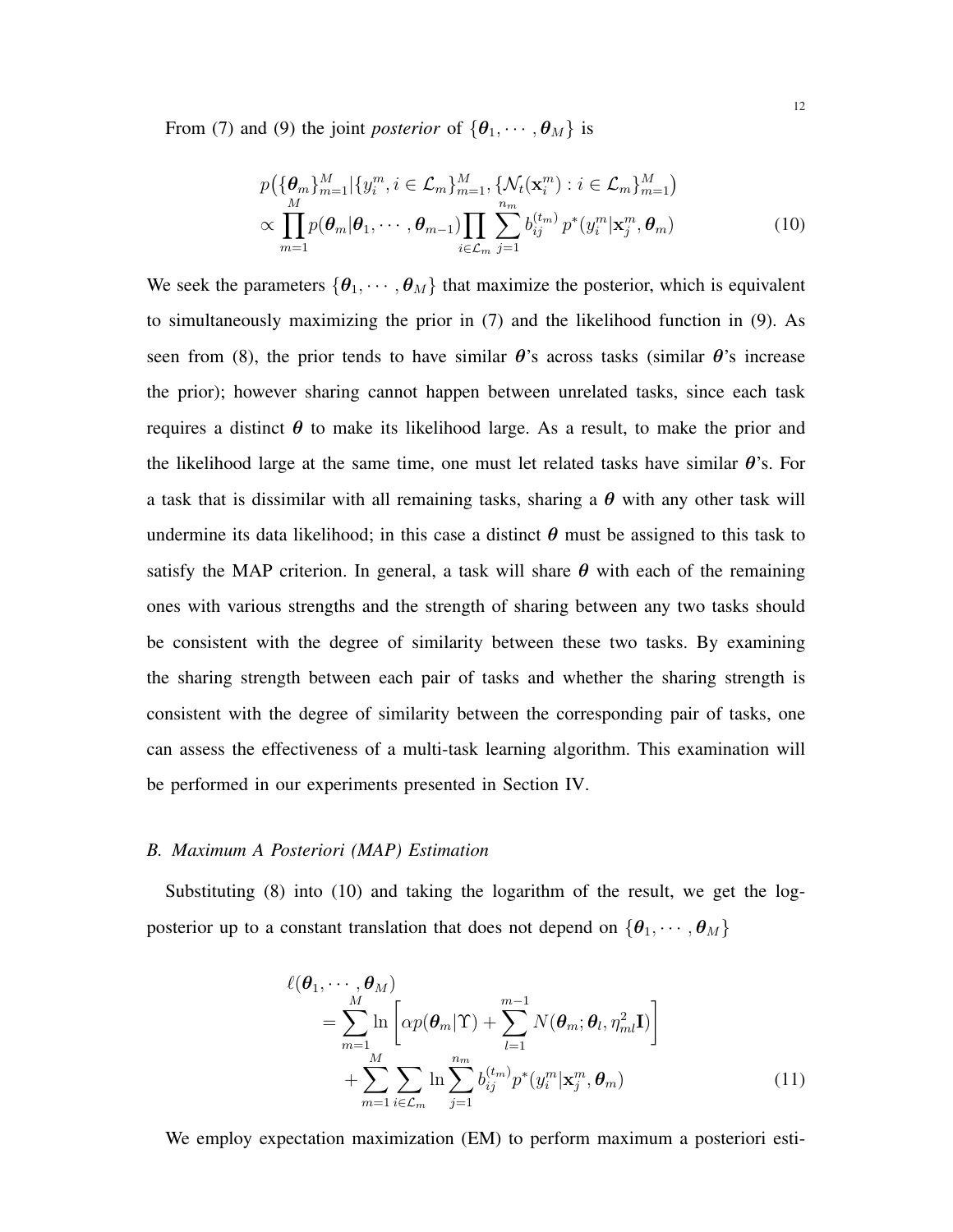mation; the EM is used to optimize the parameters  $\theta$ , while the remaining parameters are treated as fixed hyperparameters. For  $m = 1, 2, \cdots, M$ , let  $\{\xi_0^m, \xi_1^m, \cdots, \xi_{m-1}^m\}$  be a sequence of positive real numbers that satisfy  $\sum_{l=0}^{m-1} \xi_l^m = 1$ . Similarly, for  $i \in \mathcal{L}_m$ and  $m = 1, \dots, M$ , let  $\{\zeta_1^{mi}, \zeta_2^{mi}, \dots, \zeta_{n_m}^{mi}\}$  be a sequence of positive real numbers satisfying  $\sum_{j=1}^{n_m} \zeta_j^{mi} = 1$ . We rewrite the log-posterior in (11) as

$$
\ell(\boldsymbol{\theta}_{1}, \cdots, \boldsymbol{\theta}_{M})
$$
\n
$$
= \sum_{m=1}^{M} \ln \left[ \xi_{0}^{m} \frac{\alpha p(\boldsymbol{\theta}_{m} | \Upsilon)}{\xi_{0}^{m}} + \sum_{l=1}^{m-1} \xi_{l}^{m} \frac{N(\boldsymbol{\theta}_{m}; \boldsymbol{\theta}_{l}, \eta_{ml}^{2} \mathbf{I})}{\xi_{l}^{m}} \right]
$$
\n
$$
+ \sum_{m=1}^{M} \sum_{i \in \mathcal{L}_{m}} \ln \sum_{j=1}^{n_{m}} \zeta_{j}^{mi} \frac{b_{ij}^{(t_{m})} p^{*}(y_{i}^{m} | \mathbf{x}_{j}^{m}, \boldsymbol{\theta}_{m})}{\zeta_{j}^{mi}}
$$
\n(12)

Applying Jensen's inequality, we obtain the lower bound to the log-posterior

$$
\ell(\theta_1, \cdots, \theta_M) \n\geq \sum_{m=1}^M \left[ \xi_0^m \ln \frac{\alpha p(\theta_m | \Upsilon)}{\xi_0^m} + \sum_{l=1}^{m-1} \xi_l^m \ln \frac{N(\theta_m; \theta_l, \eta_{ml}^2 \mathbf{I})}{\xi_l^m} \right] \n+ \sum_{m=1}^M \sum_{i \in \mathcal{L}_m} \sum_{j=1}^{n_m} \zeta_j^{mi} \ln \frac{b_{ij}^{(t_m)} p^*(y_i^m | \mathbf{x}_j^m, \theta_m)}{\zeta_j^{mi}}
$$
\n(13)

where the lower bound is tight (the equality holds) when

$$
\xi_0^m = \xi_0^m(\boldsymbol{\theta}) = \frac{\alpha p(\boldsymbol{\theta}_m | \boldsymbol{\Upsilon})}{\alpha p(\boldsymbol{\theta}_m | \boldsymbol{\Upsilon}) + \sum_{k=1}^{m-1} N(\boldsymbol{\theta}_m; \boldsymbol{\theta}_k, \eta_{mk}^2 \mathbf{I})}
$$
(14)

$$
\xi_l^m = \xi_l^m(\boldsymbol{\theta}) = \frac{N(\boldsymbol{\theta}_m; \boldsymbol{\theta}_l, \eta_m^2 \mathbf{I})}{\alpha p(\boldsymbol{\theta}_m | \boldsymbol{\Upsilon}) + \sum_{k=1}^{m-1} N(\boldsymbol{\theta}_m; \boldsymbol{\theta}_k, \eta_m^2 \mathbf{I})}
$$
(15)

$$
\zeta_j^{mi} = \zeta_j^{mi}(\boldsymbol{\theta}) = \frac{b_{ij}^m p^*(y_i^m | \mathbf{x}_j^m, \boldsymbol{\theta}_m)}{\sum_{k=1}^{n_m} b_{ik}^m p^*(y_i^m | \mathbf{x}_k^m, \boldsymbol{\theta}_m)}
$$
(16)

Define

$$
Q(\widehat{\boldsymbol{\theta}}_1, \cdots, \widehat{\boldsymbol{\theta}}_M | \boldsymbol{\theta}_1, \cdots, \boldsymbol{\theta}_M)
$$
  
= 
$$
\sum_{m=1}^M F^m(\widehat{\boldsymbol{\theta}} | \boldsymbol{\theta}) + \sum_{m=1}^M \sum_{i \in \mathcal{L}_m} G^{mi}(\widehat{\boldsymbol{\theta}} | \boldsymbol{\theta})
$$
 (17)

where

$$
F^m(\widehat{\boldsymbol{\theta}}|\boldsymbol{\theta}) = \xi_0^m(\boldsymbol{\theta}) \ln \frac{\alpha p(\widehat{\boldsymbol{\theta}}_m|\boldsymbol{\Upsilon})}{\xi_0^m(\boldsymbol{\theta})}
$$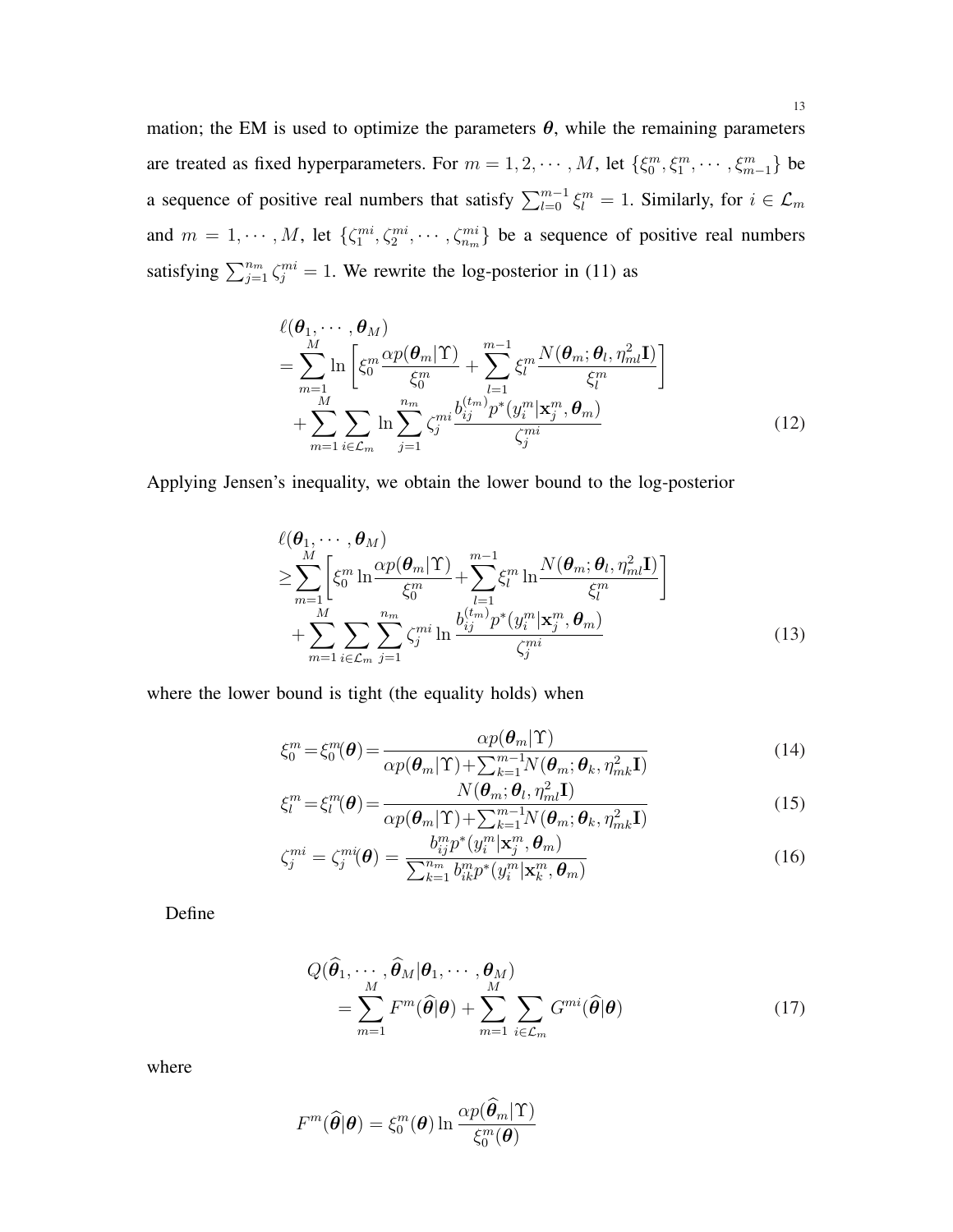$$
+\sum_{l=1}^{m-1}\xi_l^m(\boldsymbol{\theta})\ln\frac{N(\widehat{\boldsymbol{\theta}}_m;\widehat{\boldsymbol{\theta}}_l,\eta_{ml}^2\mathbf{I})}{\xi_l^m(\boldsymbol{\theta})}
$$
(18)

14

$$
G^{mi}(\widehat{\boldsymbol{\theta}}|\boldsymbol{\theta}) = \sum_{j=1}^{n_m} \zeta_j^{mi}(\boldsymbol{\theta}) \ln \frac{b_{ij}^{(t_m)} p^*(y_i^m | \mathbf{x}_j^m, \widehat{\boldsymbol{\theta}}_m)}{\zeta_j^{mi}(\boldsymbol{\theta})}
$$
(19)

The previous analysis, contained in (13), (14), (15), and (16), can be summarized as

$$
\ell(\boldsymbol{\theta}_1, \cdots, \boldsymbol{\theta}_M) = Q(\boldsymbol{\theta}_1, \cdots, \boldsymbol{\theta}_M | \boldsymbol{\theta}_1, \cdots, \boldsymbol{\theta}_M)
$$

$$
\ell(\widehat{\boldsymbol{\theta}}_1, \cdots, \widehat{\boldsymbol{\theta}}_M) \ge Q(\widehat{\boldsymbol{\theta}}_1, \cdots, \widehat{\boldsymbol{\theta}}_M | \boldsymbol{\theta}_1, \cdots, \boldsymbol{\theta}_M)
$$

If  $\hat{\theta} = {\hat{\theta}_1, \cdots, \hat{\theta}_M}$  are improved estimates over  $\theta = {\theta_1, \cdots, \theta_M}$ , i.e.,

$$
Q(\hat{\theta}_1, \cdots, \hat{\theta}_M | \theta_1, \cdots, \theta_M) \ge Q(\theta_1, \cdots, \theta_M | \theta_1, \cdots, \theta_M)
$$
 (20)

then it is guaranteed

$$
\ell(\widehat{\boldsymbol{\theta}}_1,\cdots,\widehat{\boldsymbol{\theta}}_M)\geq \ell(\boldsymbol{\theta}_1,\cdots,\boldsymbol{\theta}_M)
$$

The improvement in (20) can be accomplished by many optimization techniques. Starting from an initialization, we iteratively apply (20) to produce a sequence of successively improved versions of  $\{\theta_1, \dots, \theta_M\}$ , until convergence. The convergence is guaranteed because the improvement is monotonic and  $\ell(\theta_1, \dots, \theta_M)$  is upper bounded.

The semi-supervised multitask learning algorithm is summarized in Table I, where  $\gamma$  is the learning rate, which can be learned by a line-search algorithm [37]. In Table I, parameters  $\boldsymbol{\theta}_1^{(0)}$  $\mathbf{1}_{1}^{(0)}, \cdots, \mathbf{\theta}_{M}^{(0)}$  are randomly initialized as draws from a zero-mean Gaussian random variable with unit variance (we also achieved very similar results when these parameters were simply initialized to zero; the initialization was not found to be important). In our experimental results, we use the block-coordinate gradient-ascending technique to perform the optimization.

## IV. EXPERIMENTAL RESULTS

To evaluate the proposed semi-supervised multi-task-learning algorithm, experimental results are presented on four data sets, one based on simulated data and the others on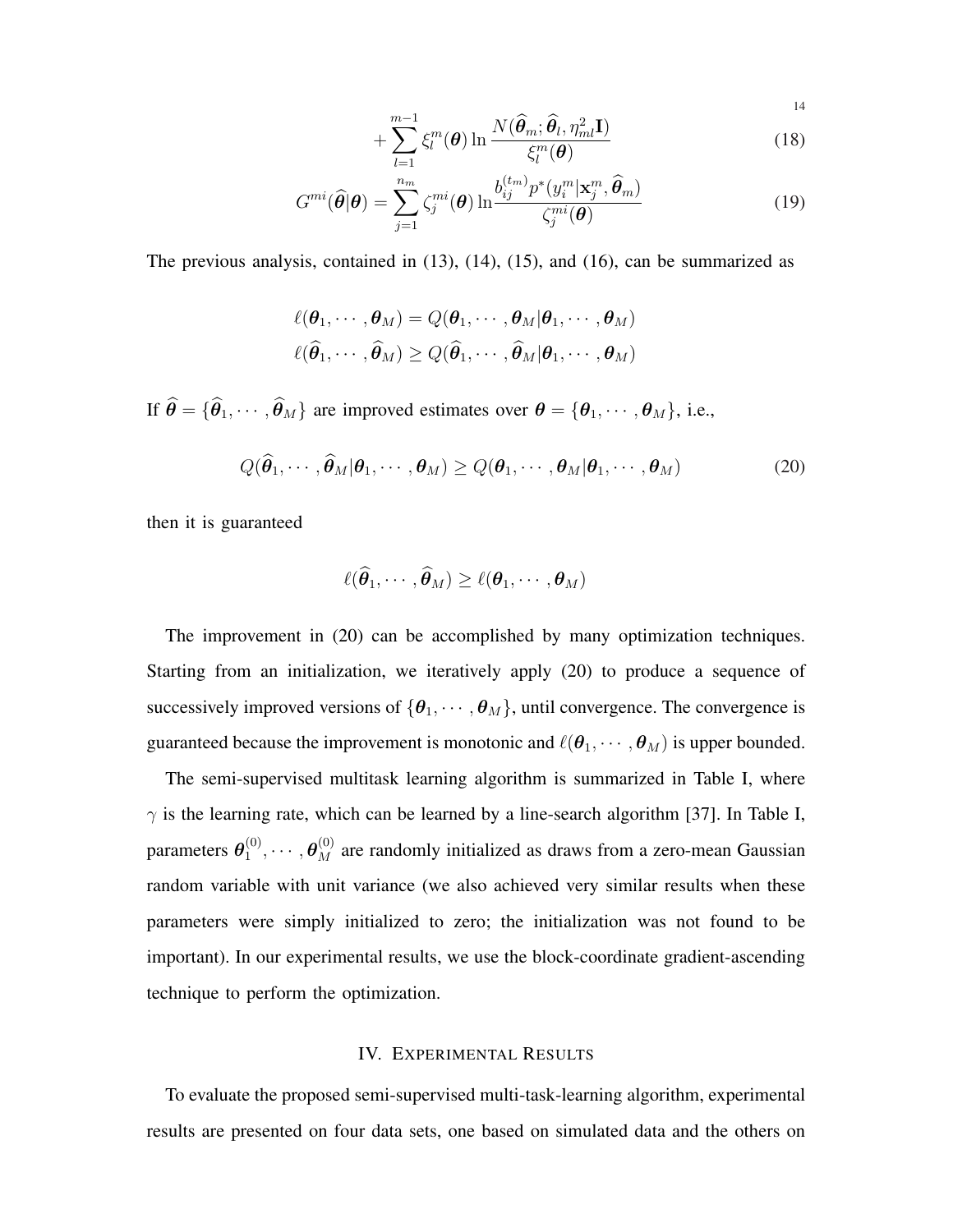TABLE I SEMI-SUPERVISED MULTITASK LEARNING WITH PNBC

1 Initialize  $\theta_1^{(0)}$  $\mathbf{1}_{1}^{(0)}, \cdots, \mathbf{\Theta}_{M}^{(0)}$  and let  $n = 1$ . 2 Compute the variables  $\xi(\theta^{(n-1)})$  using (14) and (15); compute the variables  $\zeta(\boldsymbol{\theta}^{(n-1)})$  using (16) 3 Block-coordinate gradient-ascending for  $\{\theta_1, \dots, \theta_M\}$ : for  $m = 1, \dots, M$ , compute  $\boldsymbol{\theta}_m^{(n)} = \boldsymbol{\theta}_m^{(n-1)} - \gamma$ h  $\nabla_{\widehat{\bm{\theta}}_m}^2 Q(\bm{\theta}_{1:n}^{(n)}$  $\{\widehat{\boldsymbol{\theta}}_m, \widehat{\boldsymbol{\theta}}_m, \boldsymbol{\theta}_{m+1:M}^{(n-1)}| \boldsymbol{\theta}^{(n-1)}\}$  $\overline{1}$ −1  $\times \nabla_{\widehat{\bm{\theta}}_m} Q(\bm{\theta}_{1:m}^{(n)}$  $\{\widehat{\boldsymbol{\theta}}_m, \widehat{\boldsymbol{\theta}}_m, \boldsymbol{\theta}_{m+1:M}^{(n-1)}| \boldsymbol{\theta}^{(n-1)}\}$ where  $Q(\boldsymbol{\theta}_{1:n}^{(n)}$  $\hat{\theta}_{1:m-1}^{(n)}, \widehat{\boldsymbol{\theta}}_m, \boldsymbol{\theta}_{m+1:M}^{(n-1)} | \boldsymbol{\theta}^{(n-1)}) = \sum_{m=1}^M F^m(\boldsymbol{\theta}_{1:m}^{(n)})$  $\{\widehat{\theta}_m,\widehat{\boldsymbol{\theta}}_{m+1:M}^{(n-1)}|\boldsymbol{\theta}^{(n-1)}\}$  $+\sum_{m}^{M}$  $m=1$  $\sum_{k\in\mathcal{L}_m} G^{mk}(\bm{\theta}_{1:m}^{(n)})$  $\{\widehat{\theta}_m,\widehat{\boldsymbol{\theta}}_m,\boldsymbol{\theta}_{m+1:M}^{(n-1)}|\boldsymbol{\theta}^{(n-1)}\}$ is computed using (18) and (19) 4 If  $\ell(\boldsymbol{\theta}_1^{(n)})$  $\theta_1^{(n)} \cdots \theta_M^{(n)}$ ) converges, the algorithm stops; otherwise, go back to 2.

real data. To replicate the class of MTL experiments in [30], we employ AUC as the performance measure, where AUC stands for area under the receiver operation characteristic (ROC) curve [38]. The relationship between the AUC and error rates is discussed in [39].

Throughout this section, the basic setup of the semi-supervised MTL algorithm is as follows. A separate  $t_m$ -neighborhood is employed to represent the manifold information (consisting of labeled and unlabeled data points) for each task, and  $t_m$  is set to half the number of data points in the task (this is selected to encourage a random walk to sample a sufficient portion of a given neighborhood in feature space, after taking  $t_m$ steps). The base prior  $p(\theta_m|\Upsilon) = N(\theta_m; \mathbf{0}, \nu_m^2 \mathbf{I})$  and the soft delta is  $N(\theta_m; \theta_l, \eta_m^2 \mathbf{I})$ , where  $v_m \equiv 1$  and  $\eta_{ml} \equiv 1$  for  $m, l = 1, 2, \dots, M$ . The  $\alpha$  balancing the base prior and the soft delta's is 0.3. These parameters have not been tuned and therefore do not necessarily represent the best settings for the semi-supervised MTL algorithm.

It should be noted that many of the algorithm parameters are not set to constants; they are instead chosen in a data-dependent manner, by exploiting their geometric meanings. For example,  $\sigma_i$  represents the Euclidean distance traversed by data point  $x_i$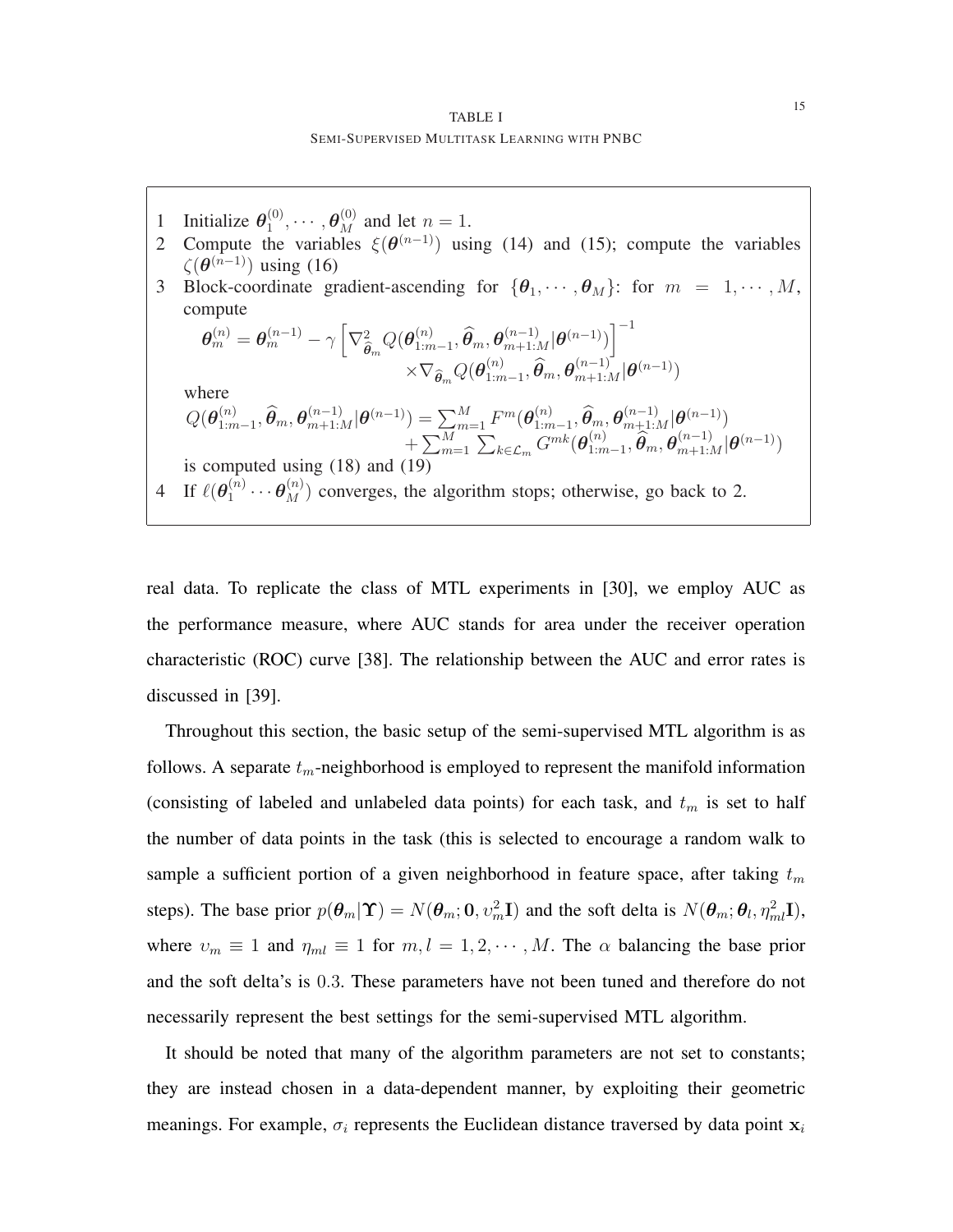in a single step of the random walk ( $\sigma_i$  is referred to as the step-size at  $x_i$ ). To make semi-supervised learning effective, the immediate neighbors of  $x_i$ , i.e., the data points reachable in a single step from  $x_i$  (we also say these data points are immediately connected to  $x_i$ ), should be primarily comprised of data points with the same class label as  $x_i$ . One way of accomplishing this goal is to let  $\sigma_i = \beta \min_{\mathbf{x} \neq \mathbf{x}_i} ||\mathbf{x} - \mathbf{x}_i||$ (the x achieving the minimum is the nearest neighbor of  $x_i$ ) and choose  $\beta$  such that, in a single step, the probability of  $x_i$  reaching its nearest neighbor is large and the probability of reaching other data points decay quickly with their distances from  $x_i$ . For the experimental results reported here,  $\beta = 1/3$ , and it is not difficult to verify from (1)-(2) that the probability of reaching from  $x_i$  beyond its nearest neighbor does decay quickly (many other values of  $\beta$  also satisfy this property, which makes the proposed algorithm robust). Thus one is assured that  $x_i$  reaches at least one other data point in its own class with high probability, and meanwhile the probability of its reaching the opposite class is small; the latter is true because the data points from the opposite class are presumably more distant from  $x_i$  than its nearest neighbor and the fast decay of immediate connectivity makes the probability of reaching the opposite class small.

A related parameter is  $t$ , the number of steps in the random walk to construct the  $t$ step neighborhood. Under the condition that the  $\sigma$ 's are chosen as discussed above and any data point has the same class label as its the nearest neighbor, any sufficiently large t will generate a t-step neighborhood such that the following are true: data points of the same class reside in the same neighborhood; data points of opposite classes reside in different neighborhoods; the neighborhoods associated with different classes are at most weakly connected. A sufficiently large  $t$  is one that permits any data point to reach all other data points in its class via a  $t$ -step random walk. In the experiments here,  $t$  is equal to a large percentage of the number of data points in each task  $(t$  is task-dependent) to allow any data point to visit all others in its class. An outlier data point usually has a class label different from that of its nearest neighbor, therefore outliers could induce weak connections between the neighborhoods associated with different classes. Between-class weak connections may also arise when the immediate connectivity to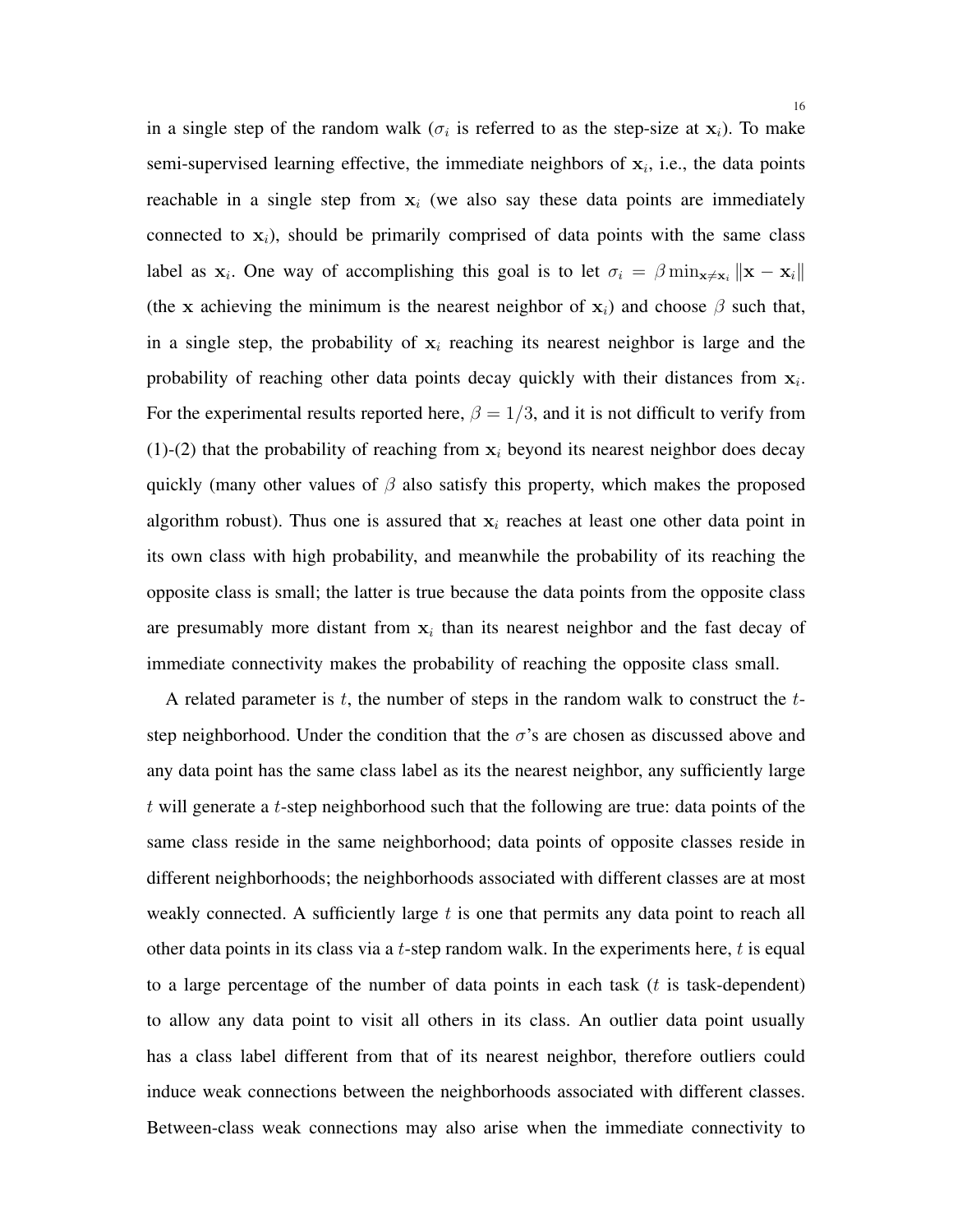any data point x does not decay completely when one enters the opposite class (the class carrying a label different from that of x). The proposed semi-supervised MTL algorithm is robust to the choice of  $t$  when the percentage of outliers is not significant (thus the first-type between-class connections are eliminated) and different classes are not seriously confused (which eliminates the second-type between-class connections).

Several parameters are associated with multi-task learning, namely,  $\alpha$ ,  $\eta_{ml}$ ,  $v_m$ . The first is the precision parameter of the "pseudo DP" and the second is the width of the soft delta (implemented by a normal density function) for tasks m and l. The  $\eta$ 's and α jointly indicate *a priori* the strength of sharing among the tasks (note that the only parameter controlling sharing in the original DP is  $\alpha$  since  $\eta_{ml}$  shrinks to zero). A large  $\alpha$  or large  $\eta$ 's impose weak sharing. Although we have not obtained a rigorous analysis of the effects of  $\alpha$  and  $\eta$ 's on the proposed algorithm, we provide some intuitive analysis here. There are two extremes of the proposed semi-supervised MTL algorithm. When  $\alpha$  or  $\eta$ 's increase, the sharing between tasks whittles down and the proposed algorithm approaches semi-supervised STL; when  $\alpha$  or  $\eta$ 's decrease, the sharing becomes stronger and the proposed algorithm approaches semi-supervised pooling. With moderate choices of  $\alpha$  or  $\eta$ 's (such as those used in the experiments here), the proposed algorithm lies in the middle and is expected to provide a balanced trade-off and induce an appropriate sharing. The  $v_m$  is a parameter of the base prior for task m. In general, one could place a hyper-prior over the  $v$ 's and learn their posterior based on data. In the experiments here, the base priors take the form of a normal distribution and the  $v$ 's are the standard deviations. In our experiments, the  $v$ 's are set to one, which are appropriate since the data are normalized to zero mean and unit standard deviation.

## *A. Results on Simulated Data*

In this subsection we focus on performance improvements brought by the introduction of kernel on semi-supervised MTL (see the discussion in Section II-C). The specific kernel selected was the radial basis function [31], and the kernel width was selected as five (each feature is normalized to have zero mean and standard deviation of one, with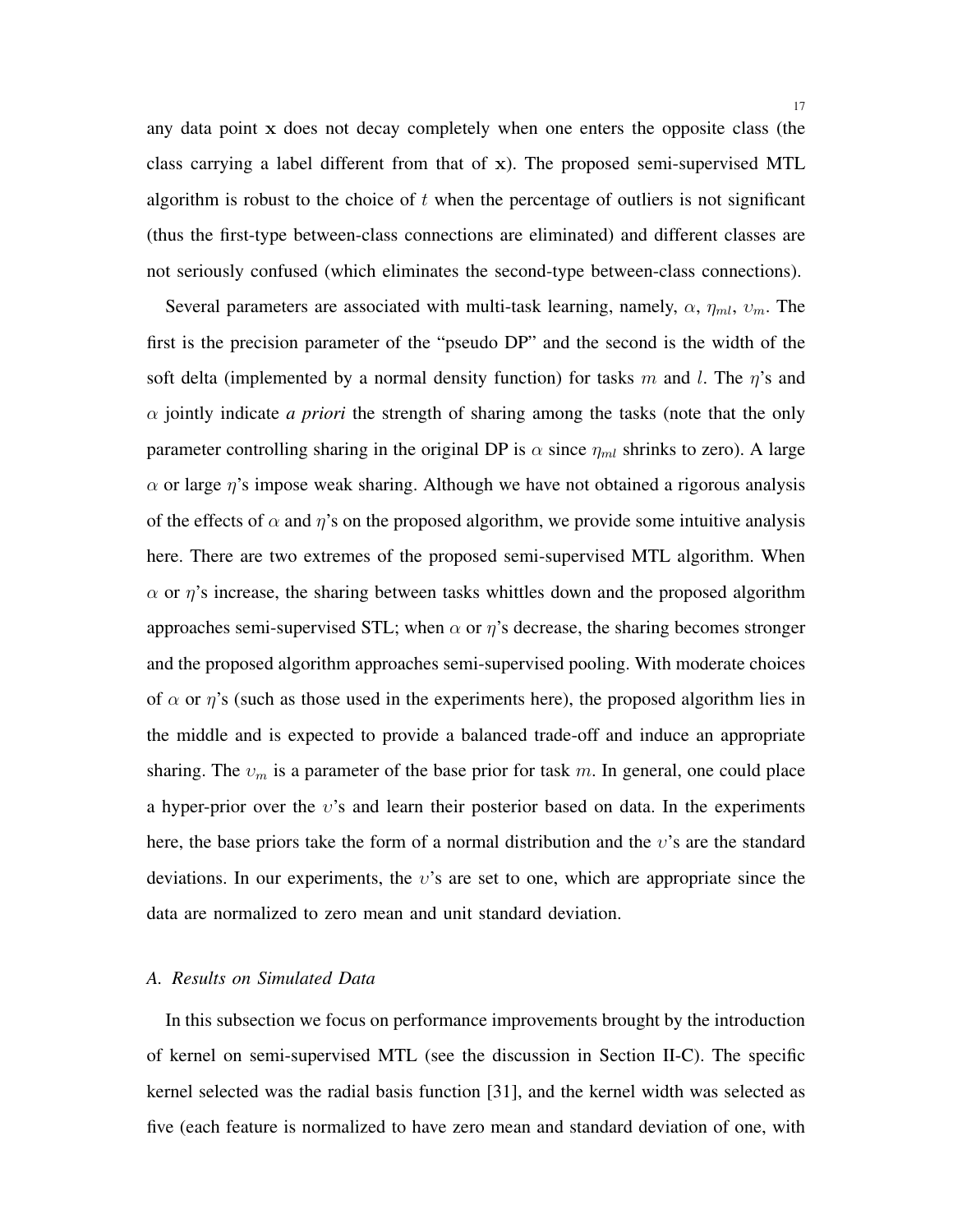this normalization implemented using all data across all tasks); this same normalization, kernel, and kernel parameter setting are employed in the examples on real data presented below.

The data distributions associated with the six tasks are shown in Figure 1, where the true binary class labels are indicated by two different symbols and colors. The data from each class was generated from a Gaussian mixture model. For Tasks 1, 2, and 3 the GMM parameters for class one (denoted with a blue star) are drawn from a three-component mixture defined as follows. Mixture weights (three components):  $(0.3, 0.3, 0.4)$ ; respective two-dimensional means:  $(1, 1)$ ,  $(3, 3)$  and  $(5, 5)$ ; and respective covariance matrices  $\Sigma_1 = \begin{pmatrix} 0.3 & 0.7 \end{pmatrix}$ 0.7 3.0  $\bigg\}, \Sigma_2 = \left( \begin{array}{cc} 3.0 & 0.0 \end{array} \right)$ 0.0 0.3 , and  $\Sigma_3 =$  $\mathcal{L}$ 

 $\begin{pmatrix} 3.0 & -0.5 \end{pmatrix}$ −0.5 0.3 . Data for class 2 in Tasks 1, 2, and 3 are drawn from a single Gaussian with mean  $(2.5, 1.5)$  and diagonal covariance with symmetric variance  $0.5$ . For Tasks 4, 5 and 6 the GMM parameters for class one (denoted with blue star) are drawn from a three-component mixture defined as follows. The three mixture weights are  $(0.3, 0.3, 0.4)$ ; the respective two-dimensional means are  $(0.5, 0.5)$ ,  $(3, 2)$ , and  $(5, 5)$ ; and the respective covariances are  $\Sigma_2$ ,  $\Sigma_3$  and  $\Sigma_1$ . In Tasks 4, 5, 6 the data for class two are drawn from a single Gaussian with mean  $(2, 3)$ , and diagonal covariance with symmetric variance 0.5.

Each curve in Figure 2(a) represents the mean AUC over 50 independent trials as a function of the number of labeled data. As seen from Figure 2(a), two observations are made:

- When the labeled data are insufficient, the information from related tasks brings benefits to all classifiers and allows the semi-supervised MTL to outperform the semi-supervised STL;
- When tasks are not linearly separated, the introduction of kernel may help to improve the classification performance.

To gain a better understanding of the sharing patterns that semi-supervised MTL finds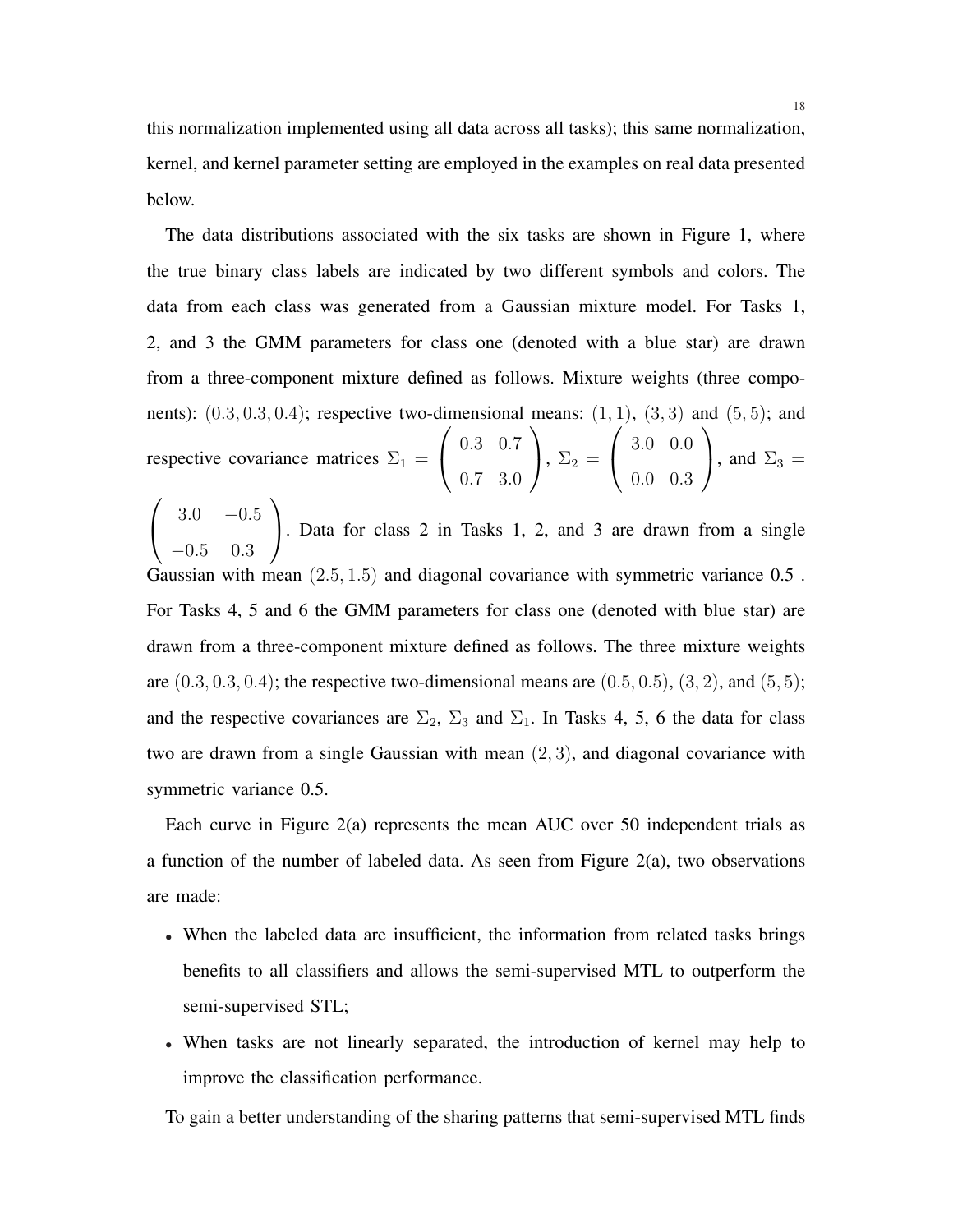



Fig. 1. The six data manifolds used in the simulated example. The true binary class labels are indicated by different symbols and different colors. Data from Tasks 1-6 are arranged (a)-(f), respectively.

for the six tasks, we plot the Hinton diagram [40] of the between-task sharing matrix found by the semi-supervised MTL, averaged over the 50 trials. The  $(m, l)$ -th element of sharing matrix is equal to  $\exp(-\frac{\|\theta_m-\theta_l\|^2}{2})$  $\frac{-\theta_l}{2}$ , which is represented by a square in the Hinton diagram, with a larger square indicating a larger value of the corresponding element. The Hinton diagram in Figure 2(b) also shows the agreement of the sharing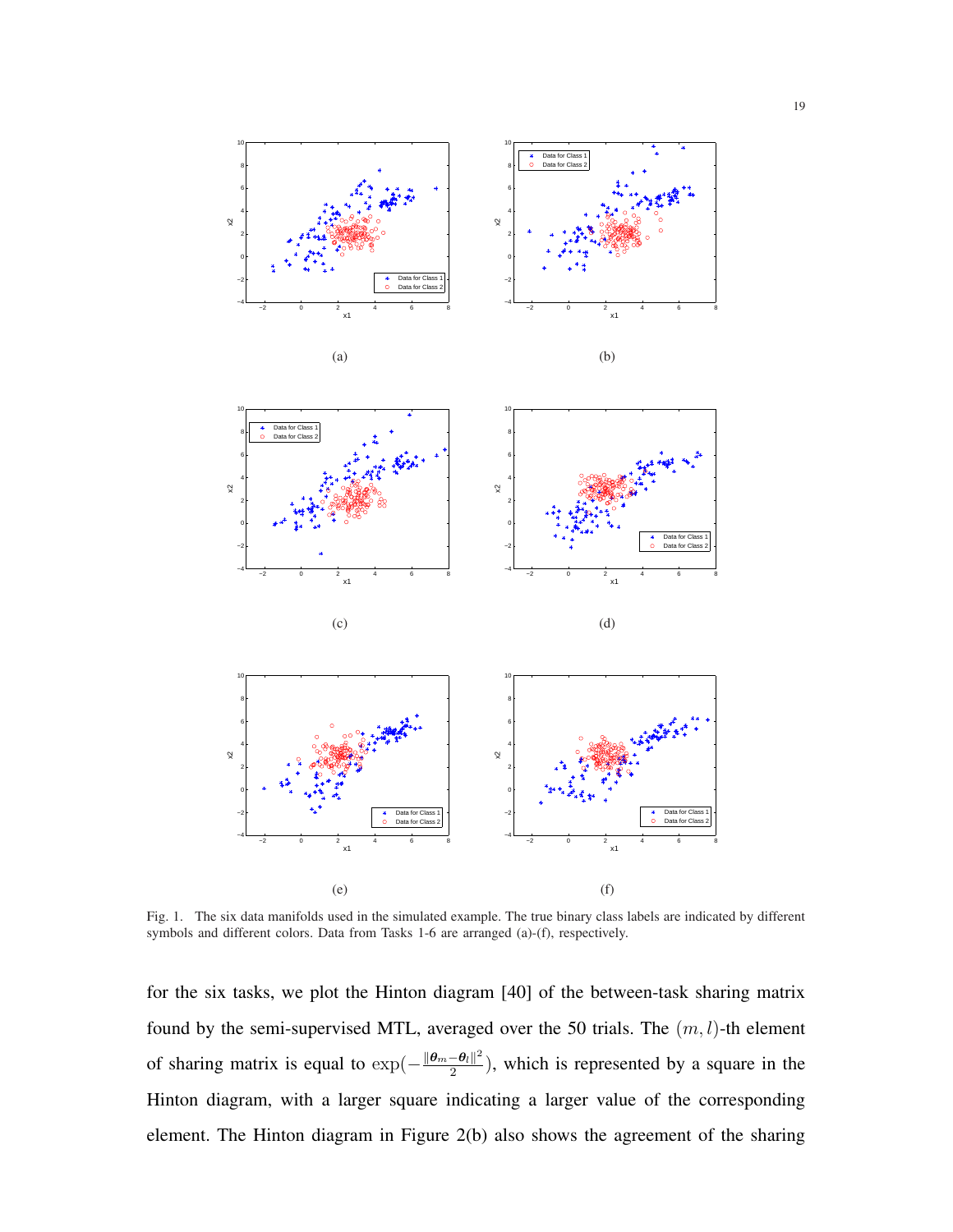

Fig. 2. (a) Performance of the semi-supervised MTL algorithm on Tasks 1-6 for the data in Figure 1. The horizontal axis is the number of labeled data in each task. The vertical axis is the AUC averaged over the six tasks and 50 independent trials (b) The Hinton diagram of between-task sharing found by semi-supervised MTL, averaged over 50 independent trials. In (a), for the case in which a radial basis function (RBF) was not used, the classifier weights were placed directly on the features (linear classifier); the RBF-based classifiers are non-linear.

mechanism of the semi-supervised MTL with the similarity between the tasks, as seen from Figure 1.

For the three examples considered below, on real data, a more-extensive set of comparisons are presented. Specifically, we consider six versions of *supervised* classification: (i) single-task learning (STL) with a linear classifier, (ii) STL with a nonlinear (radial-basis-function based) classifier,  $(iii)$  a linear classifier with the multi-task data pooled together (pooling),  $(iv)$  pooling with a non-linear classifier,  $(v)$  multi-task learning (MTL) with a linear classifier, and  $(vi)$  MTL with a non-linear classifier. In addition, we consider the same six variants, for semi-supervised learning. Thus, a total of twelve classifier combinations are compared. In addition, where available, we make separate comparisons to results from the literature, particularly to linear supervised MTL results from [30]; it is important to note that those results are distinct from the supervised results discussed above, which are based on a special case of our algorithm.

For the linear classifier, either supervised or semi-supervised,  $\phi_d(\mathbf{x})$  in (4) corresponds to the dth component of the feature vector  $x$  and  $D$  corresponds to the dimensionality of the feature vector x. In single-task learning (STL) each data set is processed in isolation, while for the pooling results a single classifier is designed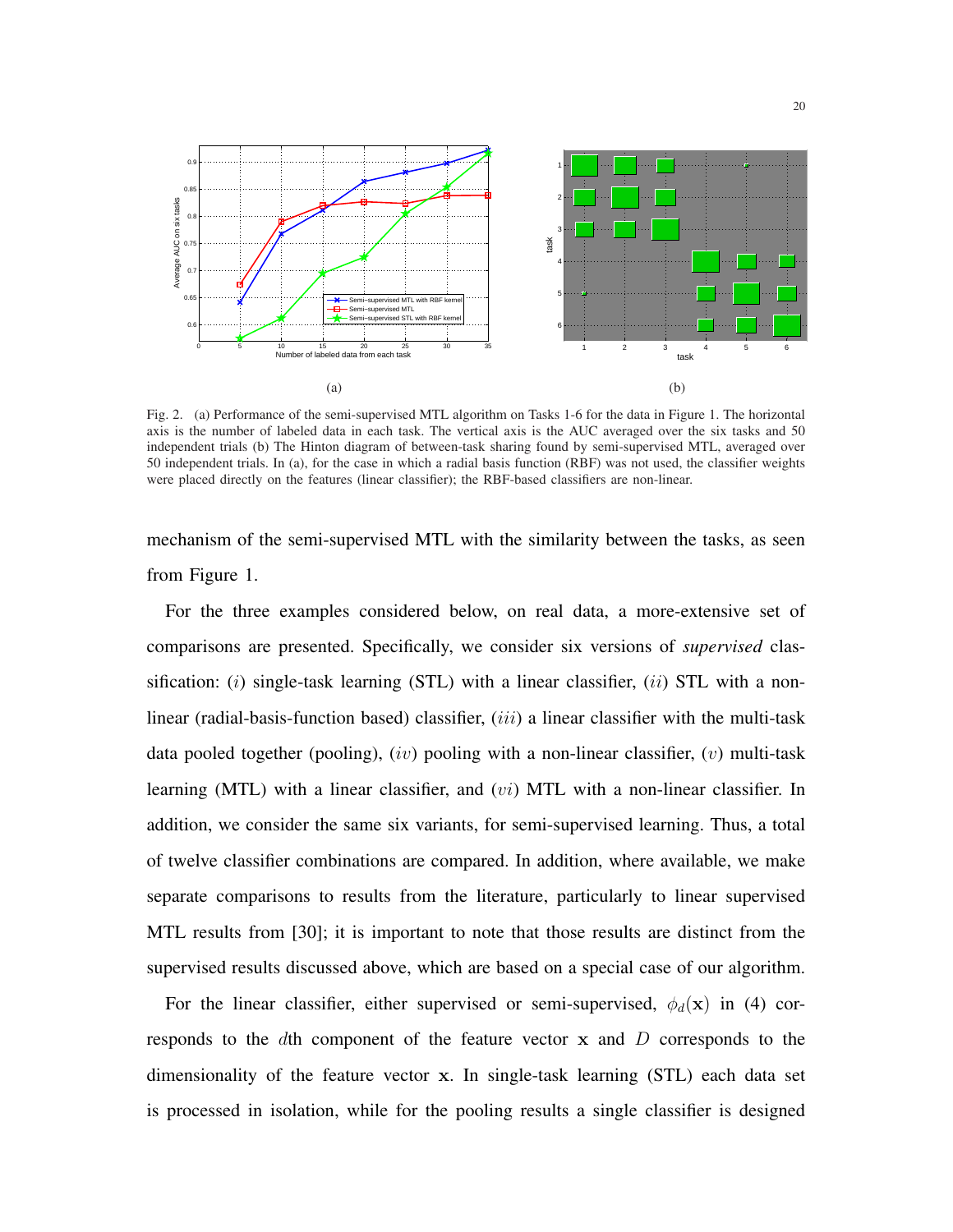based upon all of the multi-task data, with the data from all tasks treated as equally important. For the semi-supervised pooling results, separate diffusion probabilities  $b_{ij}^{(t_m)}$ ij are constituted for the different tasks, as in the multi-task case, and the  $\theta_m$  in (9) are assumed equal (all of the data are pooled to infer a shared  $\theta_m = \theta$ ).

21

# *B. Landmine Detection Based on Airborne Radar Data*



(c)

Fig. 3. Comparison of classification results for the landmine data, considering supervised, semi-supervised, linear, and non-linear classifiers; results are also shown for single-task learning (STL), multi-task learning (MTL) and pooling. Results are presented in terms of the area under the receiver operating characteristic (ROC) curve, denoted on the vertical axis as AUC. The number of labeled data considered are 20, 40, 60, etc., with the points offset to enhance readability of the error bars (manifested by considering 100 different randomly selected labeled data). The number of data samples across the 19 tasks is given in Table II. (a) Linear classifiers, with comparison to the proposed semi-supervised MTL with a nonlinear (RBF) classifier; (b) non-linear classifiers; (c) the inferred sharing mechanisms between the 19 tasks, for the proposed semi-supervised MTL algorithm based on the nonlinear classifier (using 140 labeled data).

We consider the remote sensing problem considered in [30], based on data collected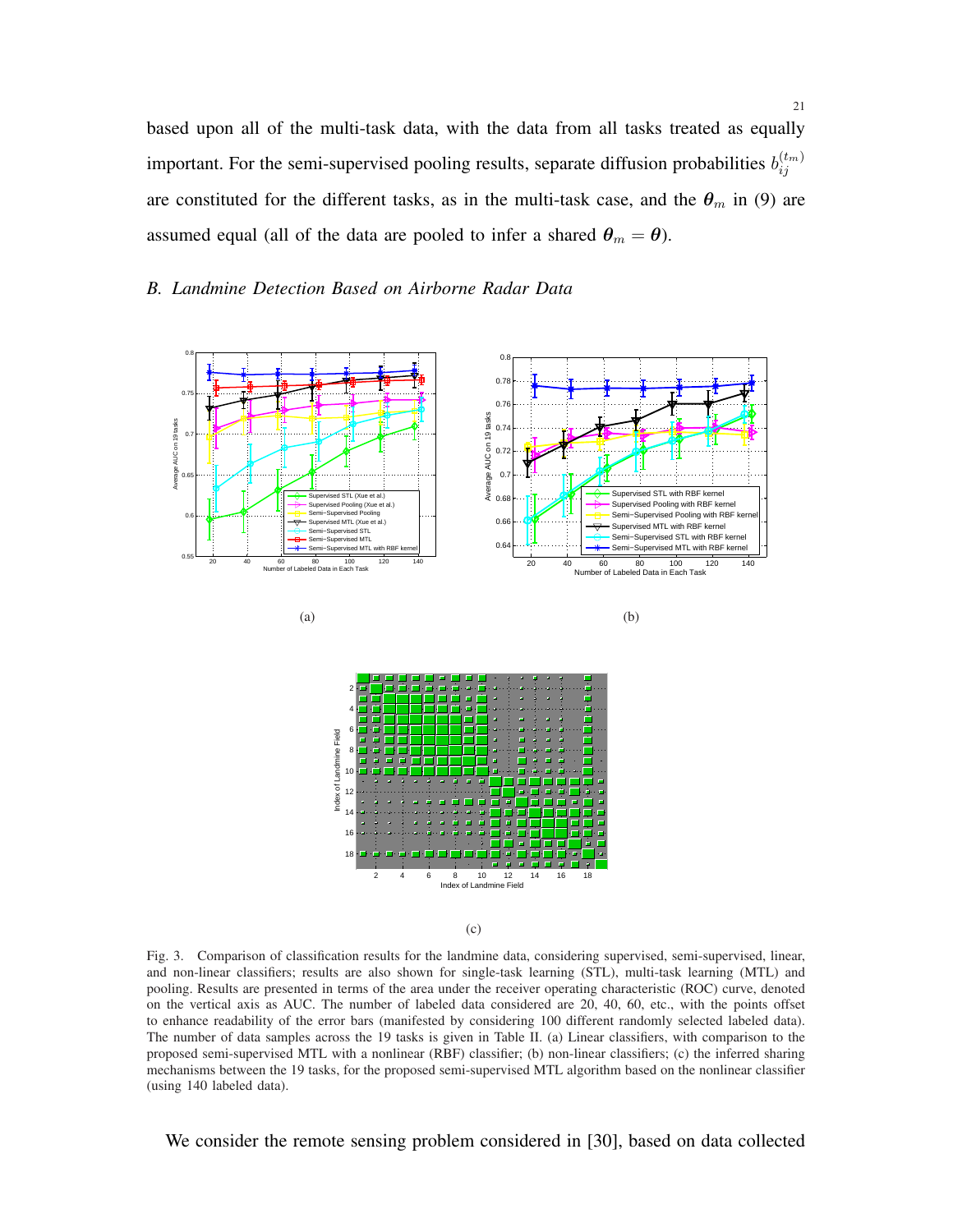from a real landmine field<sup>2</sup>. In this problem there are a total of 19 sets of data, collected from various landmine fields by an actual synthetic-aperture radar system. Each data point is represented by a 9-dimensional feature vector extracted from the data.

Each of the 19 data sets defines a task, in which we aim to find landmines with a minimum number of false alarms. Of the 19 data sets, 1-10 are collected at foliated regions and 11-19 are collected at regions that are bare earth or desert (these demarcations are good, but not absolutely precise, since some barren areas have foliage, and some largely foliated areas have bare soil as well). Therefore we expect two dominant clusters of tasks, corresponding to the two different types of ground surface conditions. The total number of data points in each task is listed in Table II.

TABLE II NUMBER OF DATA POINTS IN EACH TASK FOR THE LANDMINE DATA SET CONSIDERED IN FIGURE 3.

| Task ID                                        |  | 1 2 3 4 5 6 7 8         |  |                 | 9   | 10  |
|------------------------------------------------|--|-------------------------|--|-----------------|-----|-----|
| Number of data 690 690 689 508 509 509 510 511 |  |                         |  |                 | 508 | 509 |
| Task ID                                        |  | 11 12 13 14 15 16 17 18 |  |                 | -19 |     |
| Number of data 445 449 448 449                 |  |                         |  | 449 451 454 447 | 449 |     |

The results are presented in Figure 3; the supervised linear-classifier results are from [30], using method SMTL-2 discussed in [30]. Since the labeled data are selected randomly, we perform 100 independent trials, and compute the mean as well as error bars of AUC from the trials.

Of the twelve algorithms considered, the proposed semi-supervised MTL algorithm based on the (nonlinear) RBF kernel provides best performance for all values of labeled data considered, with the gains more evident when the labeled data are scarce. Further, the relatively tight error bars on these results, compared to the other algorithms, indicate that these results are statistically significant. We attribute the tight error bars of the semi-supervised MTL results (using a linear or non-linear classifier) on the fact

<sup>2</sup>The data from the landmine example are available at www.ece.duke.edu/∼lcarin/LandmineData.zip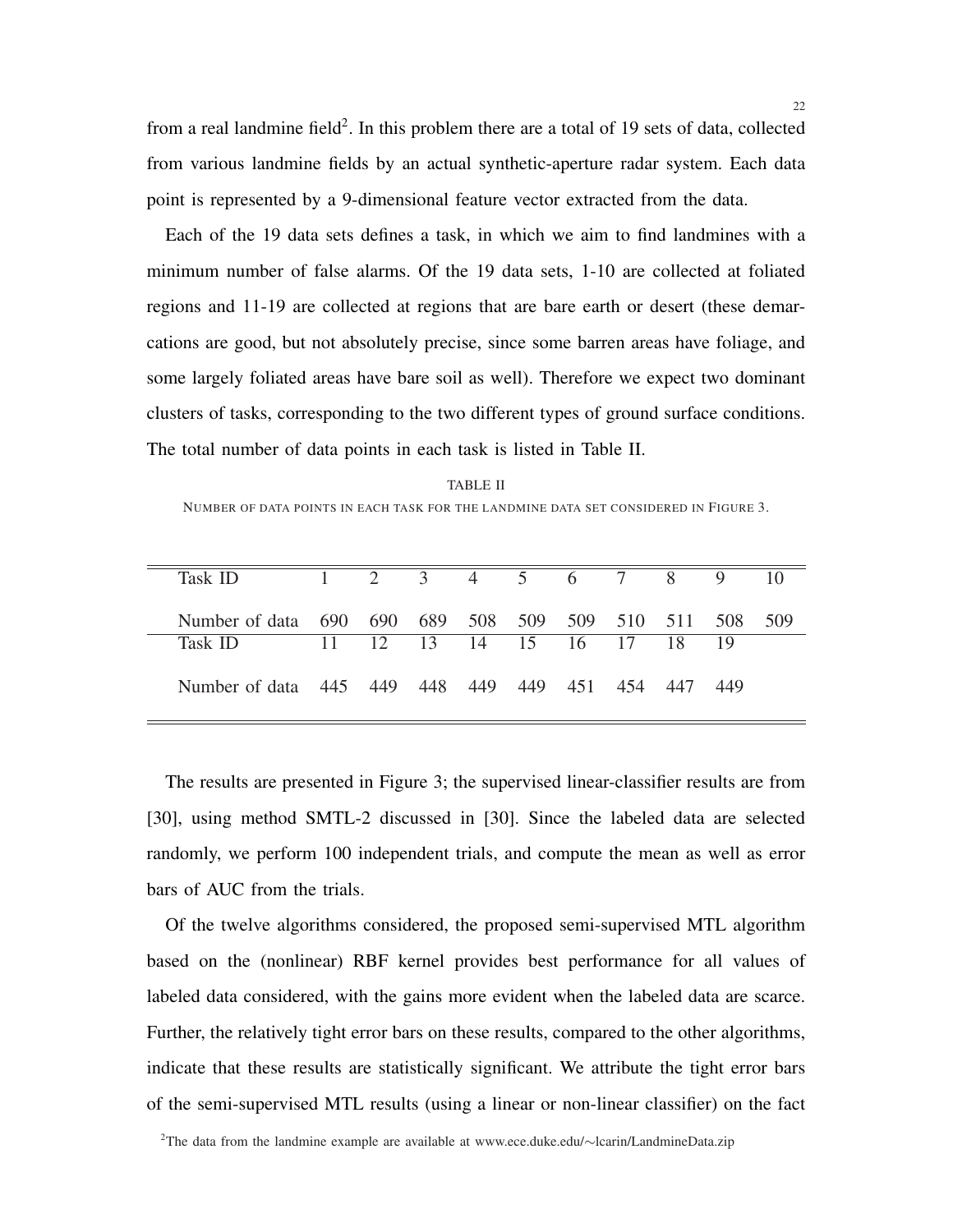that these algorithms are exploiting significant contextual information: (i) labeled data shared appropriately from across the multiple tasks,  $(ii)$  intra-task manifold information realized via the unlabeled data and the random-walk diffusion process,  $(iii)$  and intertask manifold information shared appropriately via MTL. With this significant degree of auxiliary information, it appears that the results are less sensitive to the specific labeled data randomly selected. As expected, as the quantity of labeled data increases, the STL algorithms have performance that approaches that of the MTL algorithms. By comparing Figures 3(a) and (b), we note a general performance enhancement manifested for the non-linear classifiers (in  $(b)$ ), relative to the linear classifiers (in  $(a)$ ); we used different vertical scales in Figures 3(a) and (b) to enhance the visibility of distinctions between the different results in each sub-figure.

We plot the Hinton diagram of between-task sharing for the semi-supervised MTL in Figure 3(c), which shows a dominant sharing among tasks 1-10 and another dominant sharing among tasks 11-19. As in the "toy" example above, the  $(m, l)$ -th element of sharing matrix is equal to  $\exp(-\frac{\|\theta_m-\theta_l\|^2}{2})$  $\frac{-\theta_l\|^2}{2}$ , with a larger square indicating a larger value of the corresponding element. Recall from the beginning of this section that data sets 1-10 are from foliated regions and data sets 11-19 are from regions that are bare earth or desert; therefore, the sharing is in agreement with the anticipated similarity between tasks.

## *C. Underwater Mine Detection Based on Acoustic Scattering Data*

We next consider the underwater-mine classification problem studied in [41], where the acoustic imagery data were collected with four different imaging sonars from two different environments (see  $[41]$  for details)<sup>3</sup>. This is a binary classification problem aiming to separate mines from non-mines based on the synthetic-aperture sonar (SAS) imagery. For each sonar image, a detector finds the objects of interest, and a 13 dimensional feature vector is extracted for each target. The number of mines in each of the eight tasks varies from 9 to 65, and each task contains from 10 to 100 times

<sup>3</sup>The data for the underwater mine example are available at www.ece.duke.edu/∼lcarin/UnderwaterMines.zip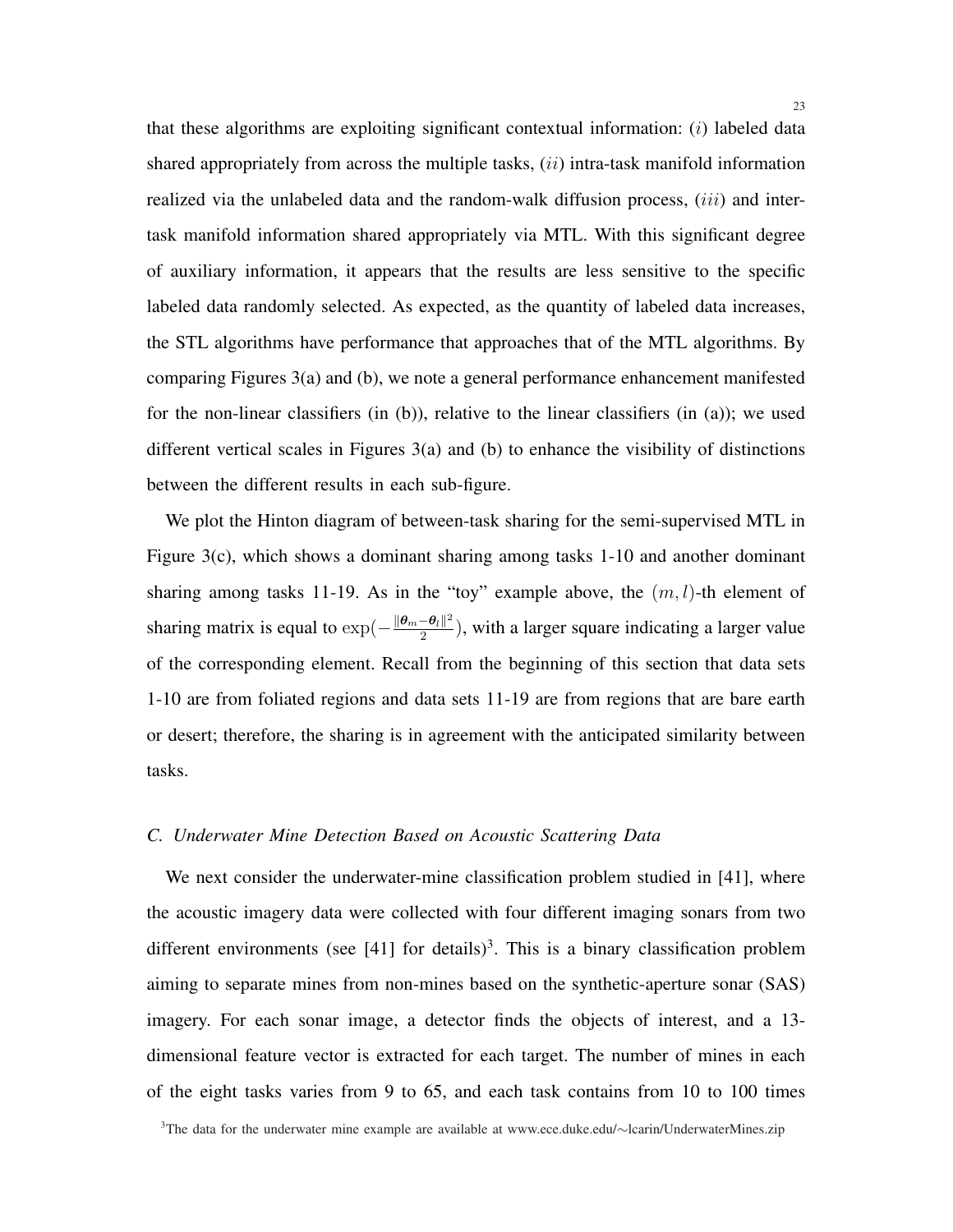more non-mines (clutter) than mines.

In this problem, there are a total of 8 data sets, constituting 8 tasks. The 8 data sets are collected with four sonar sensors from two different environmental conditions. The total number of data points in each task is listed in Table III. The distribution of sensors

## TABLE III

NUMBER OF DATA POINTS IN EACH TASK FOR THE UNDERWATER-MINE DATA SET CONSIDERED IN FIGURE 4.

| Task ID                                               | $\sim$ 1 $\sim$ 2 | $\sim$ 3 | $\frac{4}{2}$ 5 | $\overline{h}$ |  |
|-------------------------------------------------------|-------------------|----------|-----------------|----------------|--|
| Number of data 1813 3562 1312 1499 2853 1162 1134 756 |                   |          |                 |                |  |

and environments are listed in Table IV.

TABLE IV DISTRIBUTION OF SENSORS AND ENVIRONMENTS OVER 8 TASKS. ENVIRONMENT A IS RELATIVELY CHALLENGING WHILE ENVIRONMENT B RELATIVELY BENIGN, WITH THESE CHARACTERISTICS MANIFESTED BY THE DETAILS OF THE SEA BOTTOM.

| <b>Task</b>             | Sonar | Environment |
|-------------------------|-------|-------------|
|                         |       | B           |
| 2                       |       | А           |
| $\overline{\mathbf{c}}$ | 2     | B           |
|                         |       | B           |
|                         |       | В           |
|                         | 2     |             |
|                         |       |             |
|                         |       |             |

Following [41], we perform 100 independent trials, in each of which we randomly select a subset of data for which labels are assumed known (labeled data). The AUC averaged over 8 tasks is presented in Figure 4(a) for the linear classifiers and in Figure 4(b), for the non-linear classifiers; AUC results are again presented as a function of the number of labeled data in each task, where each curve represents the mean calculated from the 100 independent trials. The results of supervised STL and supervised MTL are cited from [41]. In this case the linear and non-linear semi-supervised MTL classifiers yield comparable results when the number of labeled data is relatively large, while for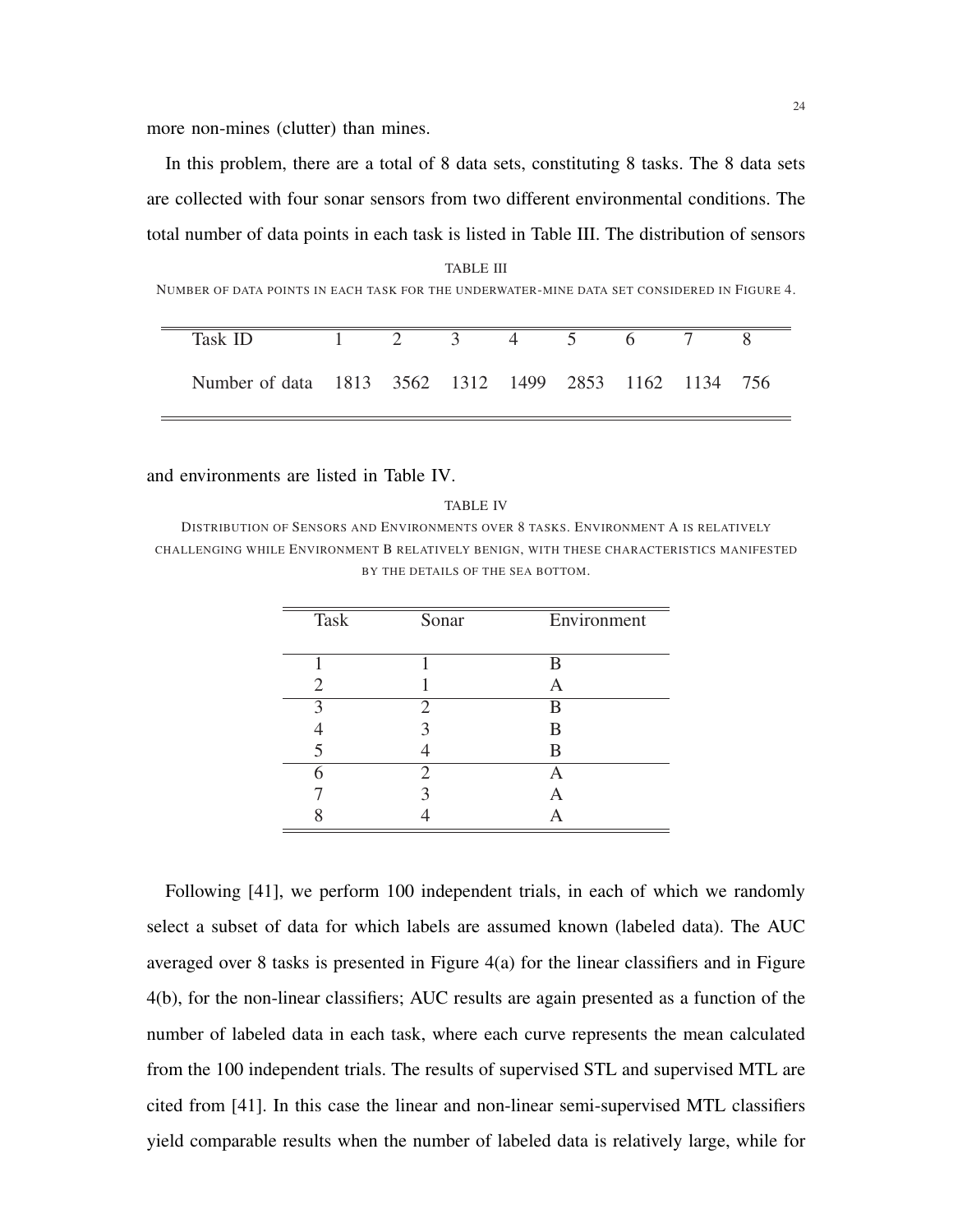smaller quantities of labeled data the non-linear classifier shows advantages. While the pooling results are sometimes good, they do not appear to be as stable as the MTL methods.



(c)

Fig. 4. Comparison of classification results for the underwater mine data, considering supervised, semi-supervised, linear, and non-linear classifiers; results are also shown for single-task learning (STL) and multi-task learning (MTL). Results are presented in terms of the area under the receiver operating characteristic (ROC) curve, denoted on the vertical axis as AUC. The number of labeled data considered are 10, 20, 30, etc., with the points offset to enhance readability of the error bars (manifested by considering 100 different randomly selected labeled data). The number of data samples across the 8 tasks is given in Table IV. (a) Linear classifiers, with comparison to the proposed semisupervised MTL with a nonlinear (RBF) classifier; (b) non-linear classifiers; (c) the inferred sharing mechanisms between the 19 tasks, for the proposed semi-supervised MTL algorithm based on the nonlinear classifier (based on 20 labeled data).

The results on underwater target classification reveal relative performance among the twelve algorithms that is consistent with those shown above for the landminesensing example. One difference, for this example, is that the pooling results were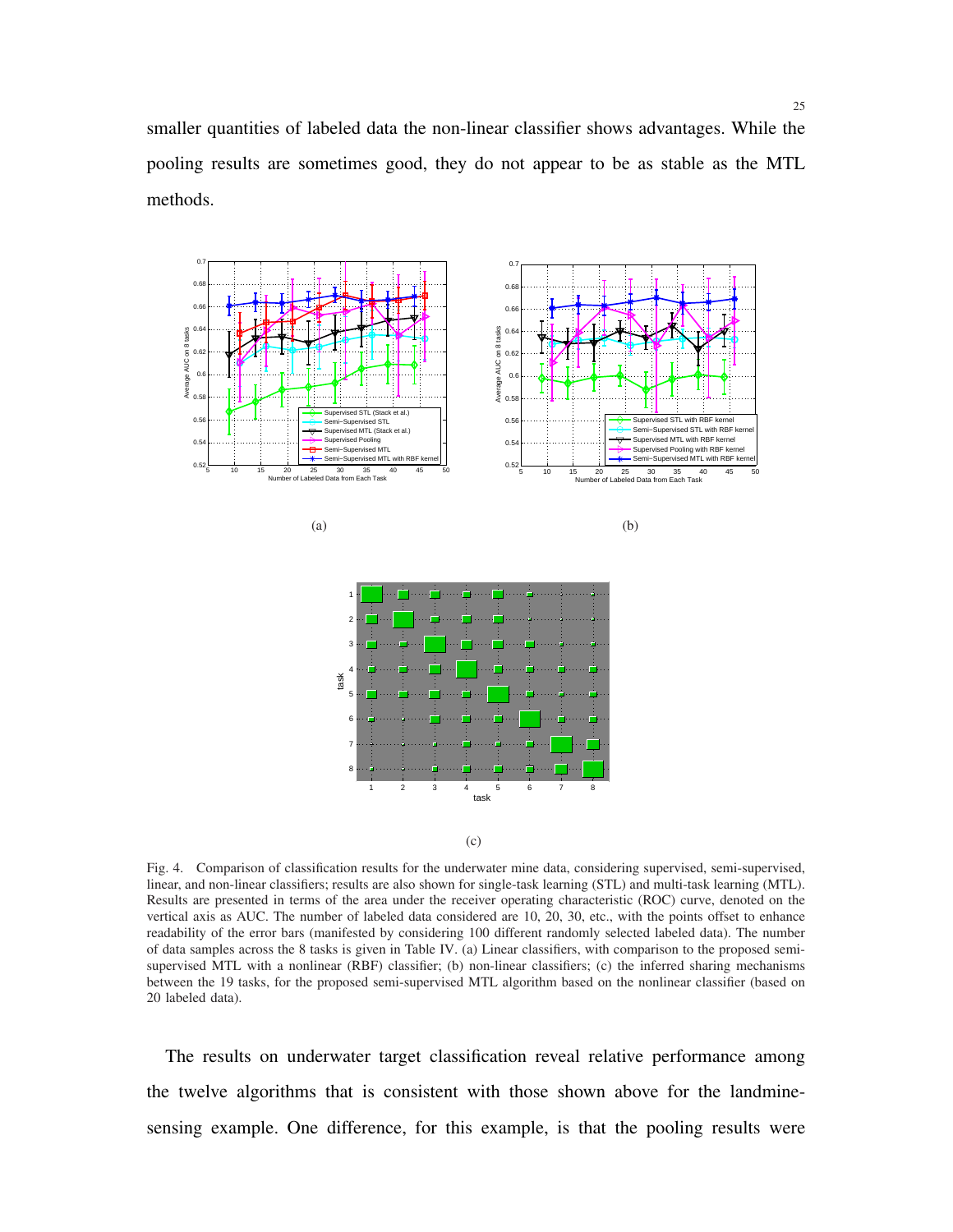similar to those of the associated MTL results  $(e.g., the semi-supervised MTL results)$ were comparable to those of the semi-supervised pooling results). This is attributed to the observation that, for this data, the inter-task sharing properties inferred from the MTL analysis are not as stark as they were for the landmine example above. The MTL-inferred inter-task sharing properties are depicted in Figure 4(c), as computed for the semi-supervised MTL algorithm with an RBF kernel. This demonstrates that in some cases pooling may be appropriate, but this information is generally unknown *a priori*, and the MTL results are comparable to pooling under such circumstances. This suggests that in general, when the sharing mechanisms are unknown, it may be prudent to perform MTL rather than pooling.

# *D. Art Image Retrieval*

In our final example we consider data from a web survey built to collect user ratings on 642 paintings from 30 artists<sup>4</sup>. A user chooses his rating of an image from "like", "dislike" or "not sure". Every user may give ratings only on a subset of all images. In total 203 user ratings are collected. Our objective is to estimate a user's preference on unrated images. We model this as a binary classification problem. Each user corresponds to a classification task. The images rated as "like" are labeled "1", "dislike" labeled "0" and the images with the rating "not sure" are not included. The content of an image is described by a 275-dimensional (275-D) feature vector concatenating a 256-D correlagram, a 10-D Pyramid wavelet texture analysis, and 9-D first and second color moments.

The painting image data differ with the sensing data above in two respects. First, the low-level features of image content, e.g., color and texture, are weak indicators of human preferences, therefore the content of an image is less helpful than ratings on that image from other users with similar interests. Second, because user preferences are very diverse, the clustering structure of tasks is expected to be more complex than that of the landmine detection tasks. Also, we note that the feature-vector dimensionality

<sup>&</sup>lt;sup>4</sup>The survey is online at http://honolulu.dbs.informatik.uni-muenchen.de:8080/paintings/index.jsp.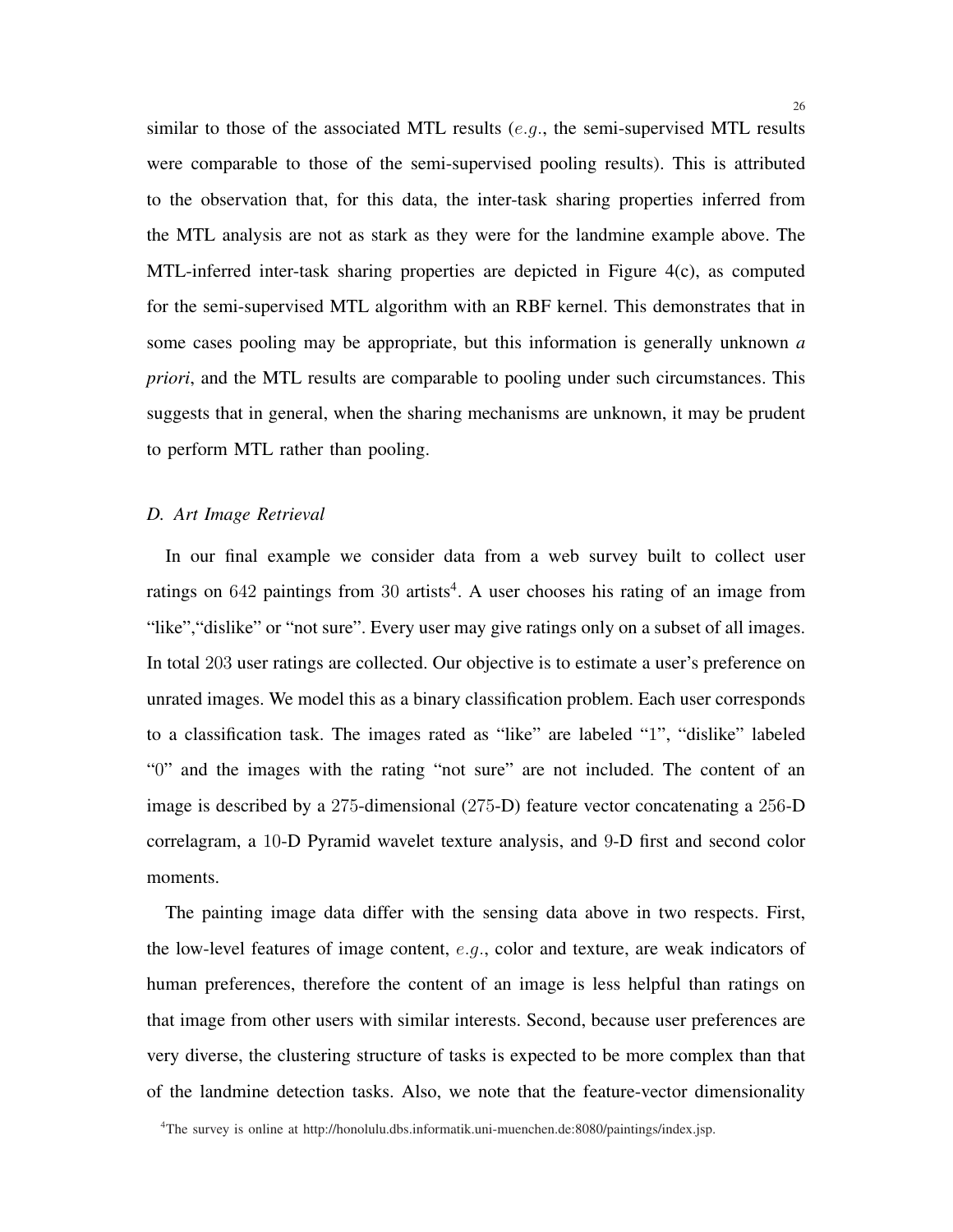is now relatively large. In this experiment we consider the same 68 users of 203 user ratings, as considered in [30], each of whom having rated more than 100 images.



(b)

Fig. 5. Algorithm classification performance on art-retrieval example, quantified in terms of area under the ROC curve, denoted AUC. (a) Linear classifiers, (b) non-linear classifiers using a radial-basis function (RBF) kernel.

Following [30], we perform 50 independent trials. The AUC averaged over the 68 tasks is presented in Figure 5, as a function of the number of labeled data (rated images)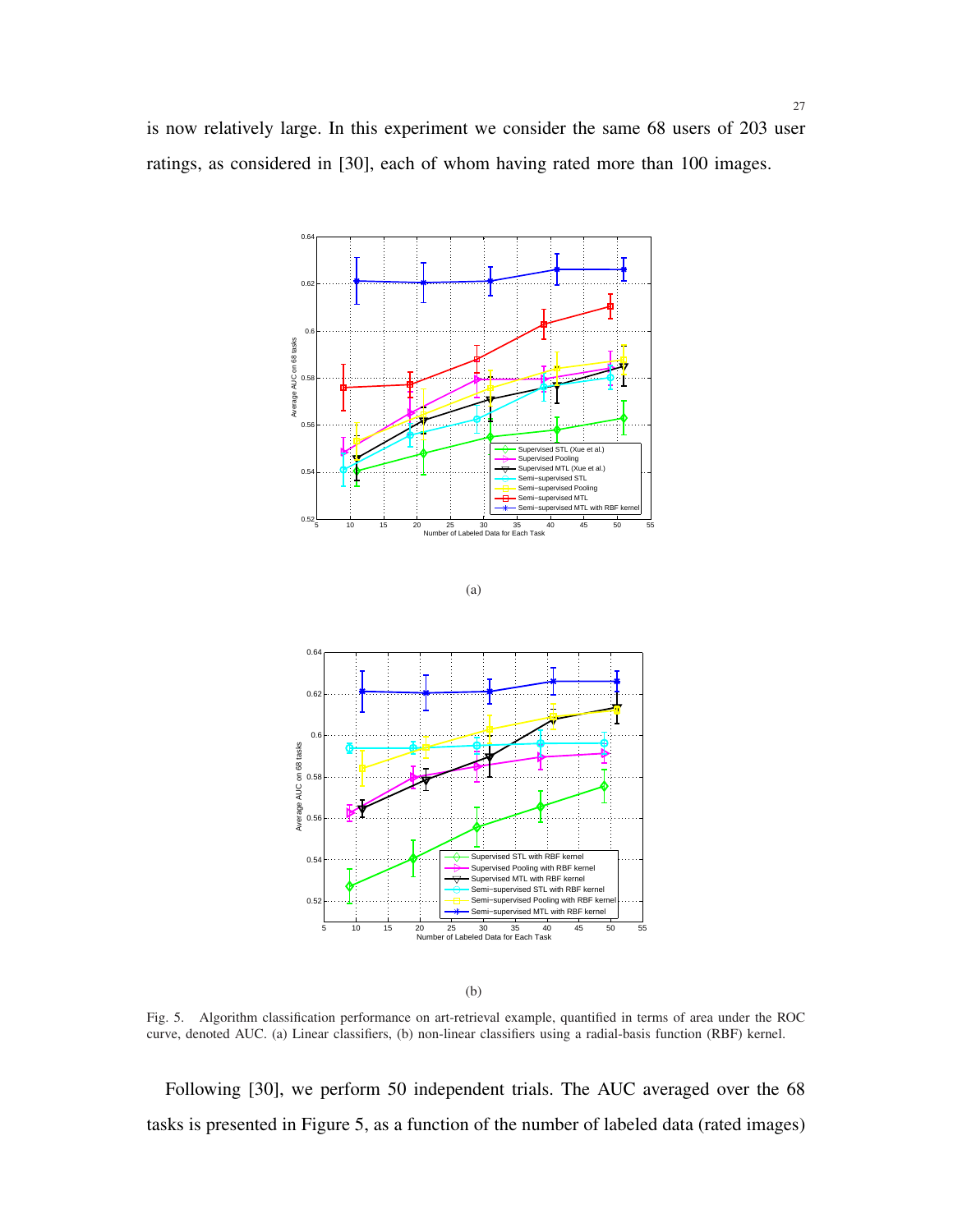in each task, where each curve represents the mean calculated from the 50 independent trials and the error bars represent the corresponding standard deviations. The results of supervised STL and MTL are cited from [30] (using method SMTL-2 from that paper). Relative to the other algorithms, semi-supervised MTL performs very well, improving upon results of the other algorithms by significant margins in almost all individual trials (as seen from the error bars).

## V. CONCLUSIONS

We have developed a new classification algorithm that merges ideas from semisupervised and multi-task learning. The algorithm exploits context from two perspectives:  $(i)$  the classification of any one unlabeled sample is placed within the context of all unlabeled data, and  $(ii)$  the classification of all data within a particular data set (task) is placed within the context of all other data sets (tasks) that may be available. Concerning  $(ii)$ , these multiple data sets may be collected simultaneously, or they may be collected sequentially over the "lifetime" of the system or sensor. The main challenge in this latter form of context involves determining which data sets are relevant for the data set of interest, since not all data sets are anticipated to be relevant for one another. This problem has been addressed using a variant of the Dirichlet process [29]. An important aspect of the proposed method is that it is implemented efficiently using an expectation-maximization (EM) framework, and therefore all computations presented here have been performed on a PC, using un-optimized Matlab software. The software is very fast computationally, with run times much faster than other related approaches based on a variational Bayesian analysis using the Dirichlet process for multi-task learning [30].

Concerning future research, one may observe  $M - 1$  data sets previously, with these data partially labeled, as considered here. When observing the Mth data set, one may not have any labeled data, but will often have access to a large quantity of unlabeled data from this task. It is of interest to develop transfer-learning algorithms that may infer a classifier for task  $M$ , even though one has no associated labeled data. It is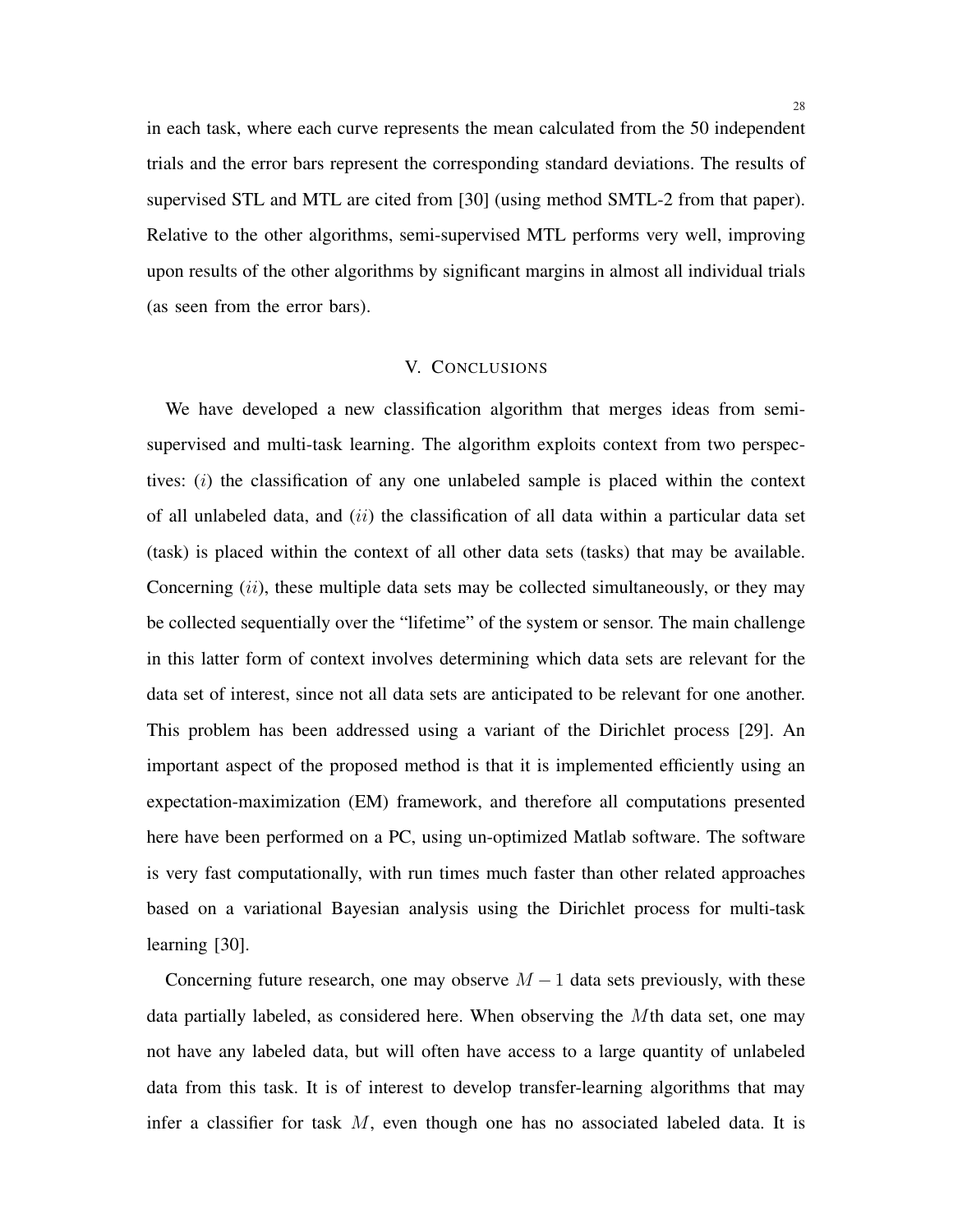believed that the manifold information alone may be used to infer which of the  $M - 1$ tasks (if any) are relevant for the Mth task, and if there is at least one relevant task the associated labels may be "transferred" to the Mth task. It therefore seems feasible to perform inference on a new task based only on unlabeled data, particularly if the  $M-1$ tasks observed previously are sufficiently rich. This concept may also be integrated with active learning  $[42]$ , to infer which data from task M would be most informative to algorithm training if the associated labels could be acquired. Ideally, if the manifold information from the unlabeled data from task  $M$  is sufficient, the required number of actively-determined labels required for task M would be small or even zero.

#### **REFERENCES**

- [1] Q. Li, X. Liao, and L. Carin, "Semi-supervised multi-task learning," in *Advances in Neural Information Processing Systems 19*, Cambridge, MA, 2007, MIT Press.
- [2] O. Chapelle, B. Schölkopf, and A. Zien, Eds., *Semi-Supervised Learning*, MIT Press, Cambridge, MA, 2006.
- [3] B. Krishnapuram, D. Williams, Y. Xue, A. Hartemink, L. Carin, and M. Figueiredo, "On semi-supervised classification," in *Advances in Neural Information Processing Systems (NIPS)*, 2005.
- [4] X. Zhu, Z. Ghahramani, and J. Lafferty, "Semi-supervised learning using gaussian fields and harmonic functions," in *The Twentieth International Conference on Machine Learning (ICML)*, 2003, pp. 912–919.
- [5] M. Szummer and T. Jaakkola, "Partially labeled classification with markov random walks," in *Advances in Neural Information Processing Systems (NIPS)*, 2002.
- [6] T. Joachims, "Transductive inference for text classification using support vector machines," in *Proc. 16th International Conf. on Machine Learning (ICML)*. 1999, pp. 200–209, Morgan Kaufmann, San Francisco, CA.
- [7] A. Blum and T. Mitchell, "Combining labeled and unlabeled data with co-training," in *The Annual Conference on Learning Theory (COLT)*. 1998, pp. 92–100, Morgan Kaufmann.
- [8] M. Belkin, I. Matveeva, and P. Niyogi, "Regularization and semi-supervised learning on large graphs," in *The Annual Conference on Learning Theory (COLT)*. 2004, Springer.
- [9] K. Nigam, A. K. McCallum, S. Thrun, and T. Mitchell, "Text classification from labeled and unlabeled documents using EM," *Machine Learning*, vol. 39(2/3), pp. 103–134, 2000.
- [10] S. Ganesalingam, "Classification and mixture approaches to clustering via maximum likelihood," *Applied Statistics*, vol. 38, no. 3, pp. 455–466, 1989.
- [11] J. Baxter, "Learning internal representations," in *COLT: Proceedings of the Workshop on Computational Learning Theory*, 1995.
- [12] J. Baxter, "A model of inductive bias learning," *Journal of Artificial Intelligence Research*, 2000.
- [13] R. Caruana, "Multitask learning," *Machine Learning*, vol. 28, pp. 41–75, 1997.
- [14] K. Yu, A. Schwaighofer, V. Tresp, W.-Y. Ma, and H. Zhang, "Collaborative ensemble learning: Combining collaborative and content-based information filtering via hierarchical bayes," in *Proceedings of the 19th Conference on Uncertainty in Artificial Intelligence*, 2003.
- [15] K. Yu, V. Tresp, and S. Yu, "A nonparametric hierarchical Bayesian framework for information filtering," in *Proceedings of the 27th Annual International ACM SIGIR Conference on Research and Development in Information Retrieval*, 2004.
- [16] K. Yu, A. Schwaighofer, and V. Tresp, "Learning gaussian processes from multiple tasks," in *Proceedings of the 22nd International Conference on Machine Learning*, 2005.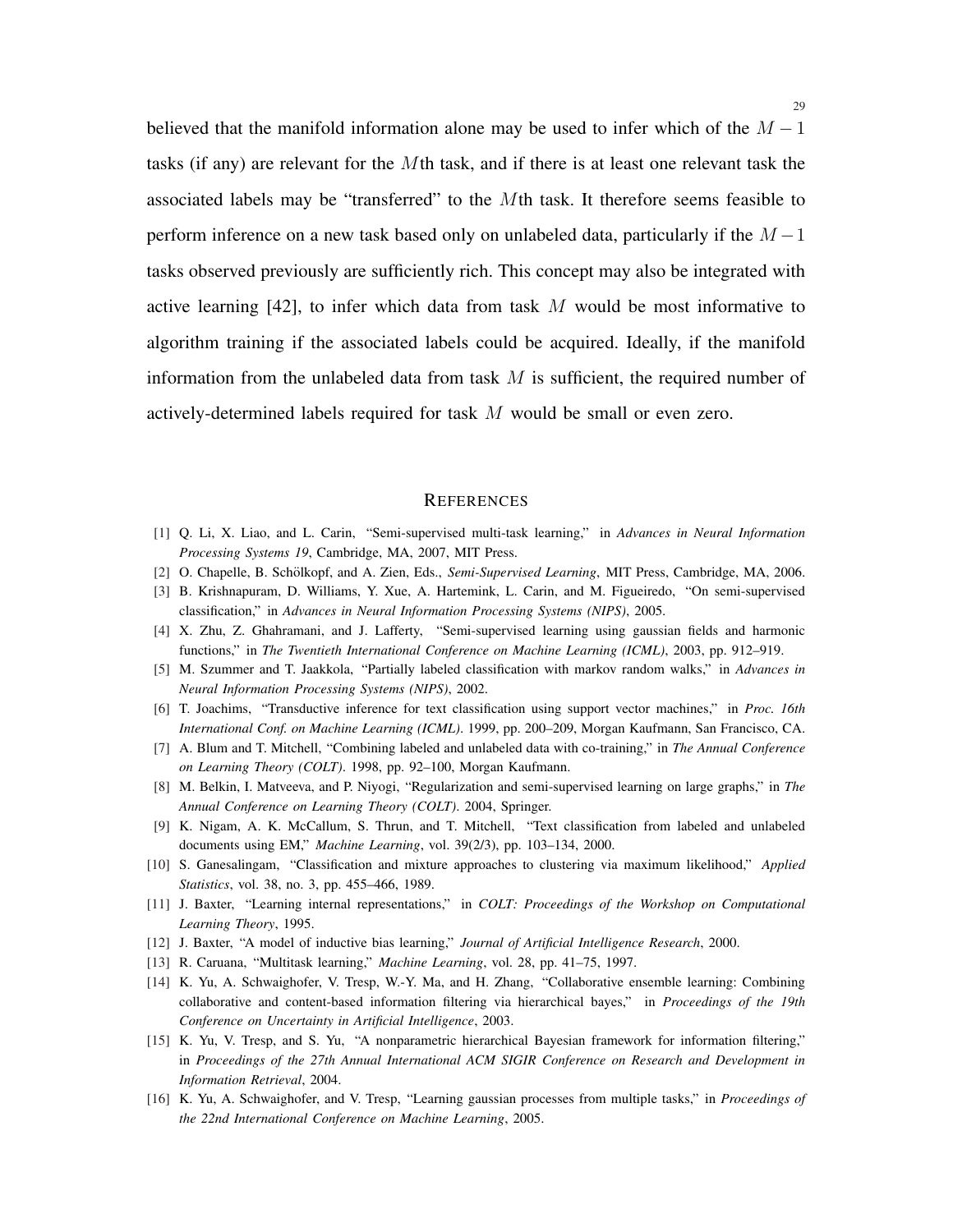- [17] J. Zhang, Z. Ghahramani, and Y. Yang, "Learning multiple related tasks using latent independent component analysis," in *Advances in Neural Information Processing Systems 18*, Y. Weiss, B. Schölkopf, and J. Platt, Eds. MIT Press, Cambridge, MA, 2006.
- [18] N.D. Lawrence and J.C. Platt, "Learning to learn with the informative vector machine," in *Proceedings of the 21st International Conference on Machine Learning*, 2004.
- [19] S. Thrun and J. O'Sullivan, "Discovering structure in multiple learning tasks: The TC algorithm," in *Proceedings of the 13th International Conference on Machine Learning*, 1996.
- [20] R.K. Ando and T. Zhang, "A framework for learning predictive structures from multiple tasks and unlabeled data," *Journal of Machine Learning Research*, vol. 6, pp. 1817C1853, 2005.
- [21] T. Evgeniou, C.A. Micchelli, and M. Pontil, "Learning multiple tasks with kernel methods," *Journal of Machine Learning Research*, vol. 6, pp. 615–637, 2005.
- [22] G. V. Glass, "Primary, secondary and meta-analysis of research," *Educatinal Researcher*, vol. 5, 1976.
- [23] D. Burr and H. Doss., "A bayesian semiparametric model for random-effects meta-analysis," *Journal of the American Statistical Association*, vol. 100, no. 469, pp. 242–251, Mar. 2005.
- [24] F. Dominici, G. Parmigiani, R. Wolpert, and K. Reckhow, "Combining information from related regressions," *Journal of Agricultural, Biological, and Environmental Statistics*, vol. 2, no. 3, pp. 294–312, 1997, Good literature review on the application of hierarchical models to meta analysis, Page 4.
- [25] P.D. Hoff, "Nonparametric modeling of hierarchically exchangeable data," Tech. Rep. 421, University of Washington Statistics Department, 2003.
- [26] P. Müller, F. Quintana, and G. Rosner, "A method for combining inference across related nonparametric Bayesian models," *Journal of the Royal Statistical Society Series B*, vol. 66, no. 3, pp. 735–749, 2004.
- [27] B.K. Mallick and S.G. Walker, "Combining information from several experiments with nonparametric priors," *Biometrika*, vol. 84, no. 3, pp. 697–706, 1997.
- [28] S. Mukhopadhyay and A.E. Gelfand, "Dirichlet process mixed generalized linear models," *Journal of the American Statistical Association*, vol. 92, no. 438, pp. 633–639, 1997.
- [29] T. Ferguson, "A Bayesian analysis of some nonparametric problems," *The Annals of Statistics*, vol. 1, pp. 209–230, 1973.
- [30] Y. Xue, X. Liao, L. Carin, and B. Krishnapuram, "Multi-task learning for classification with dirichlet process priors," *Journal of Machine Learning Research*, vol. 8, pp. 35–63, 2007.
- [31] B. Scholkopf and A. Smola, *Learning with Kernels: Support Vector Machines, Regularization, Optimization, and Beyond*, MIT Press, Cambridge, MA, 2002.
- [32] M.E. Tipping, "The relevance vector machine," in *Advances in Neural Information Processing Systems 12*, S.A. Solla, T.K. Leen, and K.-R. Müller, Eds. MIT Press, Cambridge, MA, 2000.
- [33] Q. Liu, X. Liao, and L. Carin, "Learning classifiers on a partially labeled data manifold," in *IEEE Int. Conf. Acoustics, Speech and Signal Processing (ICASSP)*, 2007.
- [34] D.J.C. Mackay, *Information Theory, Inference and Learning Algorithms*, Cambridge University Press, 2003.
- [35] Y. Zhang, X. Liao, and L. Carin, "Detection of buried targets via active selection of labeled data: Applications to sensing subsurface uxo," *IEEE Trans. Geosience and Remote Sensing*, vol. 42, pp. 2535–2543, 2004.
- [36] D. Blackwell and J. MacQueen, "Ferguson distributions via polya urn schemes," *Annals of Statistics*, vol. 1, pp. 353–355, 1973.
- [37] N. I. M. Gould and S. Leyffer, "An introduction to algorithms for nonlinear optimization," in *Frontiers in Numerical Analysis*, J. F. Blowey and A. W. Craig, Eds., Berlin, 2003, pp. 109–197, Springer Verlag.
- [38] J. Hanley and B. McNeil, "The meaning and use of the area under a receiver operating characteristic (ROC) curve," *Radiology*, vol. 143, pp. 29–36, 1982.
- [39] C. Cortes and M. Mohri, "AUC optimization vs. error rate minimization," in *Advances in Neural Information Processing Systems*, S. Thrun, L. Saul, and B. Scholkopf, Eds. 2004, vol. 16, MIT Press, Cambridge, MA.
- [40] G. E. Hinton and T. J. Sejnowski, "Learning and relearning in boltzmann machines," in *Parallel Distributed Processing: Explorations in the Microstructure of Cognition*, J. L. McClelland, D. E. Rumelhart, and the PDP Research Group, Eds. 1986, vol. 1, pp. 282–317, MIT Press, Cambridge, MA.
- [41] J. R. Stack, F. Crosby, R. J. McDonald, Y. Xue, and L. Carin, "Multi-task learning for underwater object classification," in *Proceedings of the SPIE defense and security symposium*, 2007, vol. 6553, pp. 1–10.